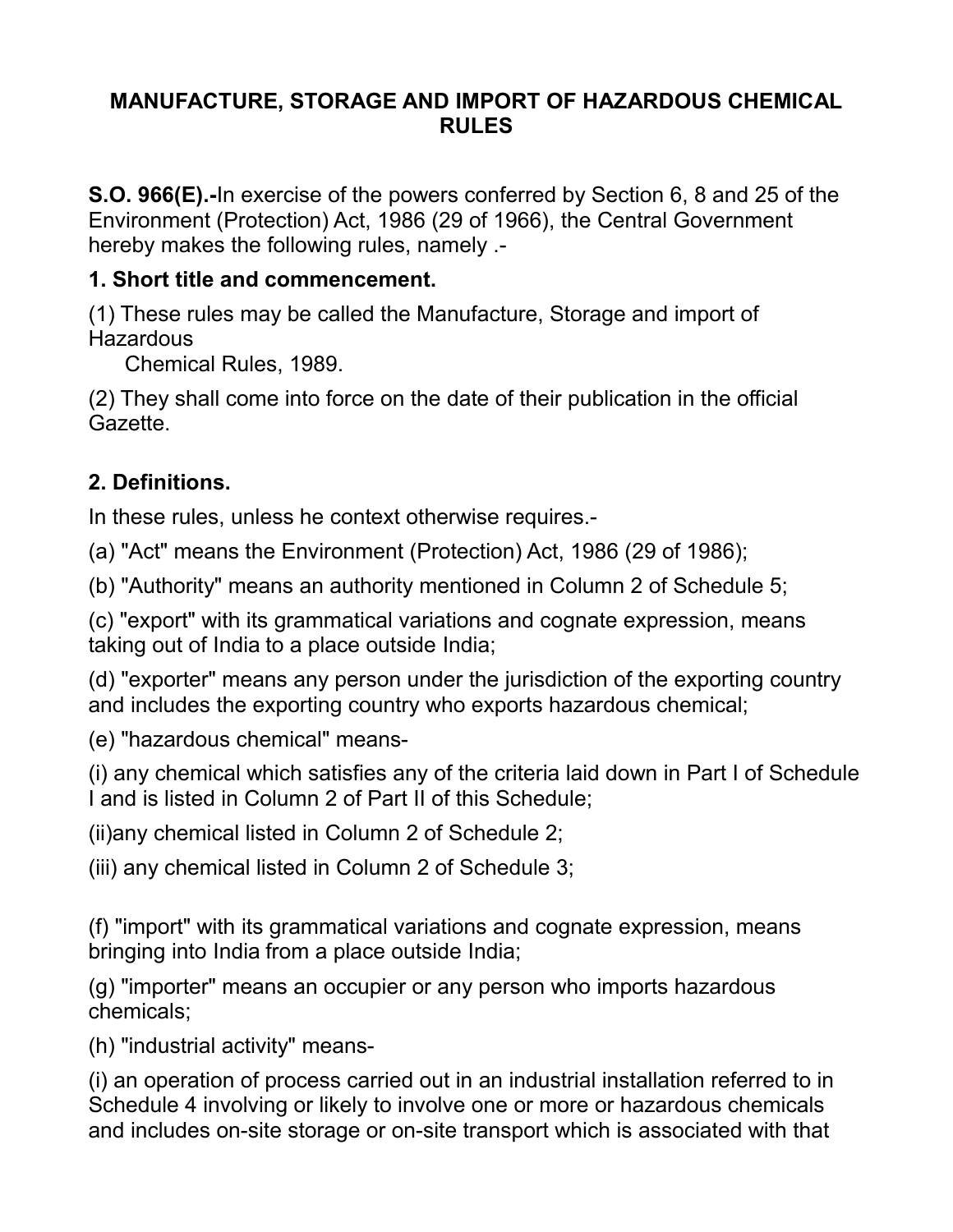operation or process, as the case may be; or

(ii) isolated storage; or

(iii) pipeline;

(i) "isolated storage" means storage of a hazardous chemical, other than storage associated with an installation on the same site specified in Schedule 4 where that storage involvesatleast the quantities of that chemical set out in Schedule 2;

(j)"major accident" means an occurrence including any particular major emission, fire or explosion involving one or more hazardous chemicals and resulting from uncontrolled developments in the course of an industrial activity or due to natural events leading to serious effects both immediate or delayed, inside or outside the installation likely to cause substantial loss of life and property including adverse effects on the environments;

(k) "pipeline" means a pipe (together with any apparatus and works associated therewith) or system of pipes (together with any apparatus and work associated therewith) for the conveyance of a hazardous chemical other than a flammable gas as set out in Column 2 of Part II of Schedule 3 at a pressure of less than 8 bars absolute: the pipeline also includes inter-state pipe

(l) "Schedule" means Schedule appended to these rules;

(m) "site" means any location where hazardous chemicals are manufactured or processed, stored, handled, used, disposed of and includes the whole of an area under the control of an occupier and includes pier, jetty or similar structure whether floating or not;

(n) "Threshold quantity" means,-

(i) in the case of a hazardous chemical specified in Column 2 of Schedule 2, the quantity of that chemical specified in the corresponding entry in Columns 3 & 4;

(ii) in the case of hazardous chemical specified in Column 2 of Part I of Schedule 3, the quantity of that chemical specified in the corresponding entry in Columns 3 & 4 of that part;

(iii) in the case of substances of a class specified in Column 2 of Part 11 of Schedule 3, the total quantity of all substances of that class specified in the corresponding entry in Column 3 & 4 of that part

# **3. Duties of authorities.**

Subject to the other provisions of these rules, the authority shall perform duties as specified in Column 3 of Schedule 5.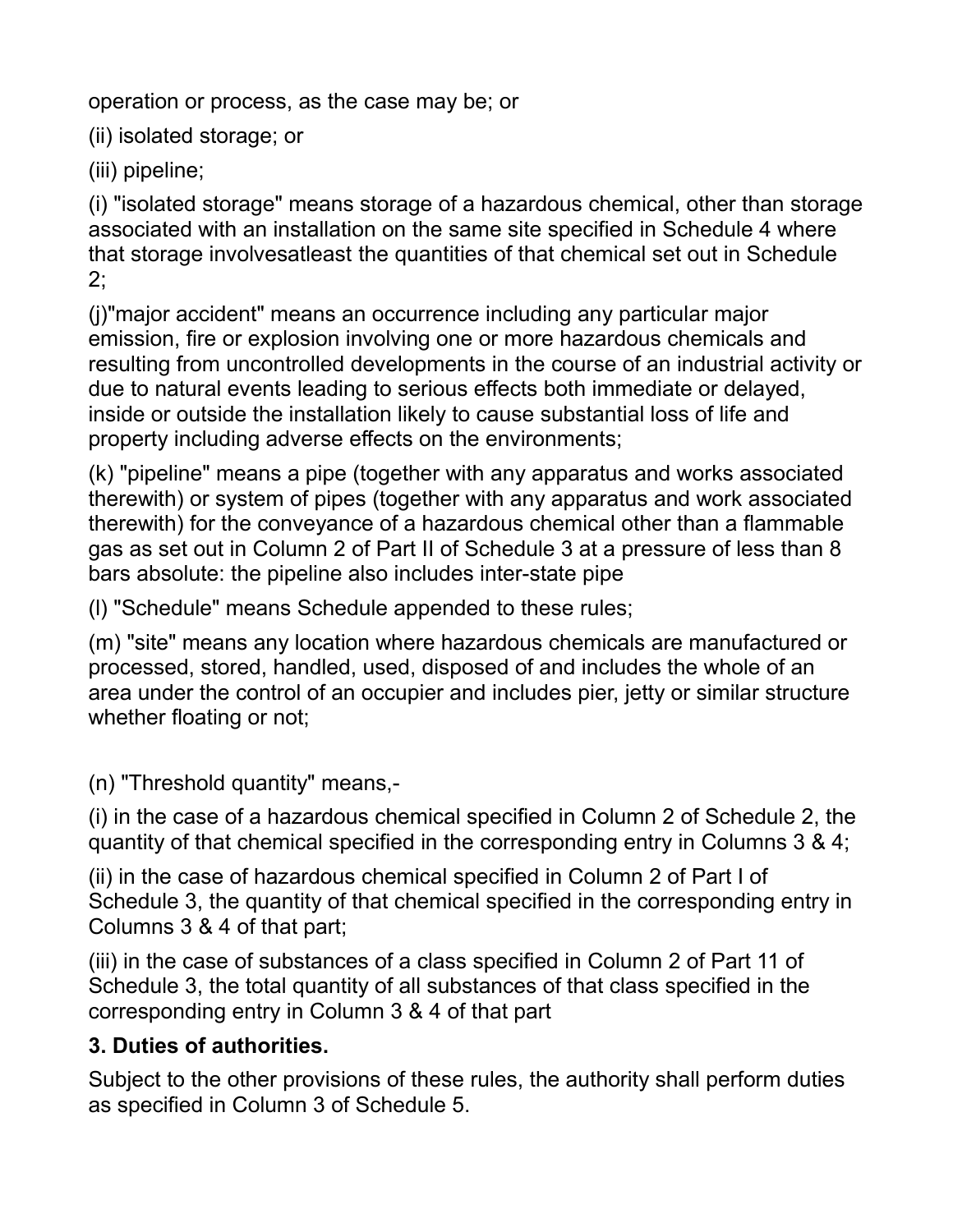## **4. General responsibility of the occupier during industrial activity.**

(1) This rule shall apply to,-

(a) an industrial activity in which a hazardous chemical, which satisfies any of the criteria laid down in Part I of Schedule I and is listed in Column 2 of Part II of this Schedule is or may be involved; and

(b) isolated storage in which there is involved a threshold quantity of a hazardous chemical listed in Schedule 2 in Column 2 which is equal to or more than the threshold quantity specified in the Schedule for that chemical in Column 3 thereof.

(2) An occupier who has control of an industrial activity in term of sub-rule (I) shall provide evidence to show that he has,-

(a) identified the major accident hazards; and

(b) taken adequate steps to -

(i) prevent such major accidents and o limit their consequences to persons and the environment;

(ii) provide to The persons working on the site with the information, training and equipment including antidotes necessary to ensure their safely.

#### **5. Notification of Major accident.**

(1) Where a major accident occurs on a site or in a pipe line, the occupier shall forthwith notify the concerned authority as identified in Schedule S of that accident, and furnish thereafter to the concerned authority a report relating to the accidents in installments, if necessary, in Schedule 6.

(2) The concerned authority shall on receipt of the report in accordance with sub-rule I of this rule shall undertake a full analysis of the major accident and send the requisite information to the Ministry of Environment and Forests through appropriate channel.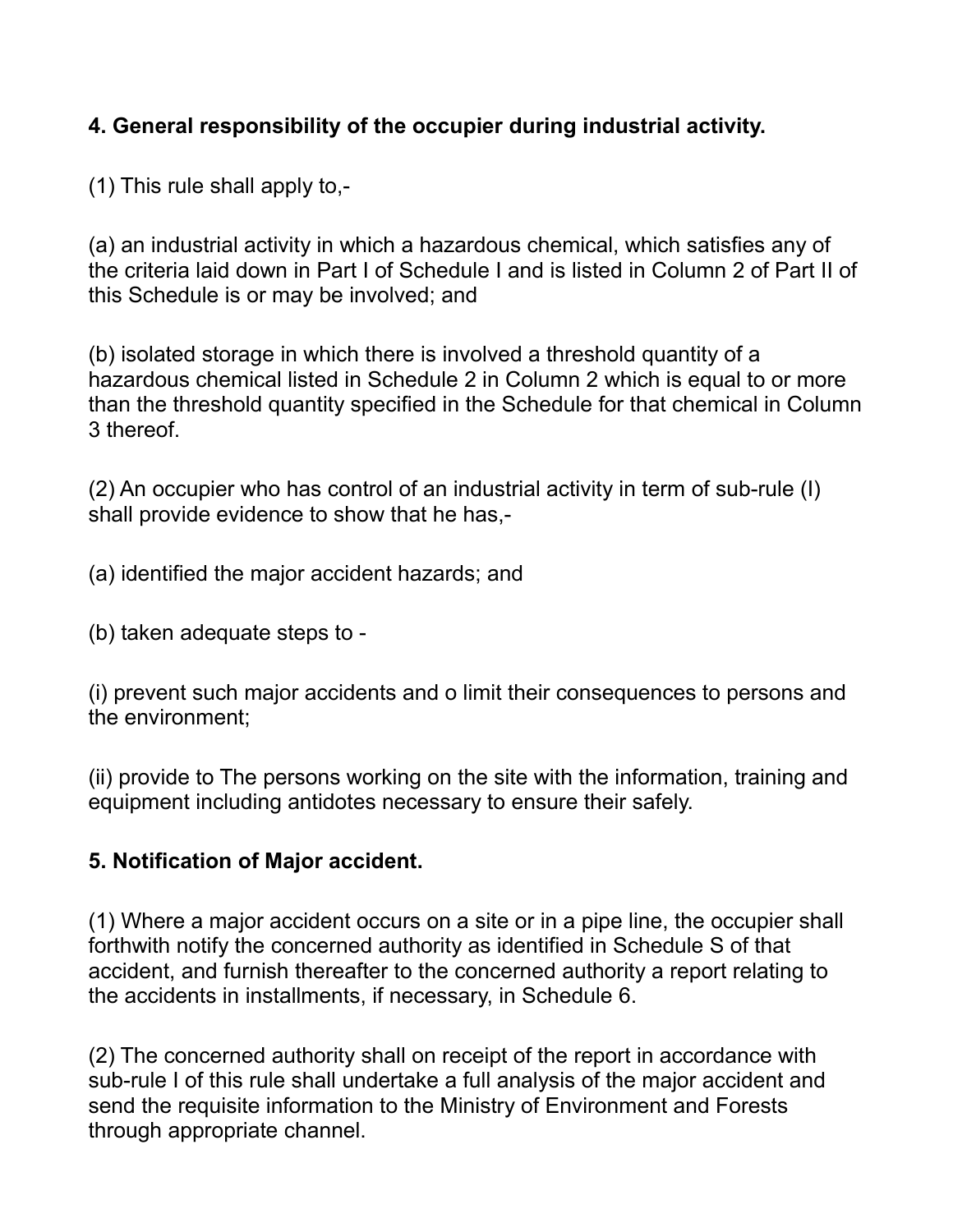(3) Where an occupier has notified a major accident to the concerned authority under respective legislation, he shall be deemed to have compiled with the requirements as per sub-rule I of this rule.

## **6. Industrial activity to which rules 7 to 15 apply.**

(1) Rules 7 to 15 shall apply to,-

(a) an industrial activity in which there is involved a quantity of hazardous chemical listed in Column 2 of Schedule 3 which is equal to or more than the quantity specified in the entry for that chemical in Columns 3 & 4 (Rules 10-12 only for Column 4) and

(b) isolated storage in which there is involved a quantity of a hazardous chemical listed in Column 2 of Schedule 2 which is equate to or more than the quantity specified in the entry for that chemical in Column 1

(2) For the purposes of rules 7 to 15, or

(a) "new industrial activity" means an industrial activity which-

(i) commences after the date of coming into operation of these rules; or

(ii) if commenced before that date is an industrial activity in which a modification has been made which is likely to cover major accident hazards and that activity shall be deemed to have commenced on the date on which the modification was made;

(b) an "existing industrial activity" means an industrial activity which is not a new industrial activity

#### **7. Notification of sites.**

(1) An occupier shall not undertake any industrial activity unless he has submitted A written report to the concerned authority containing the particulars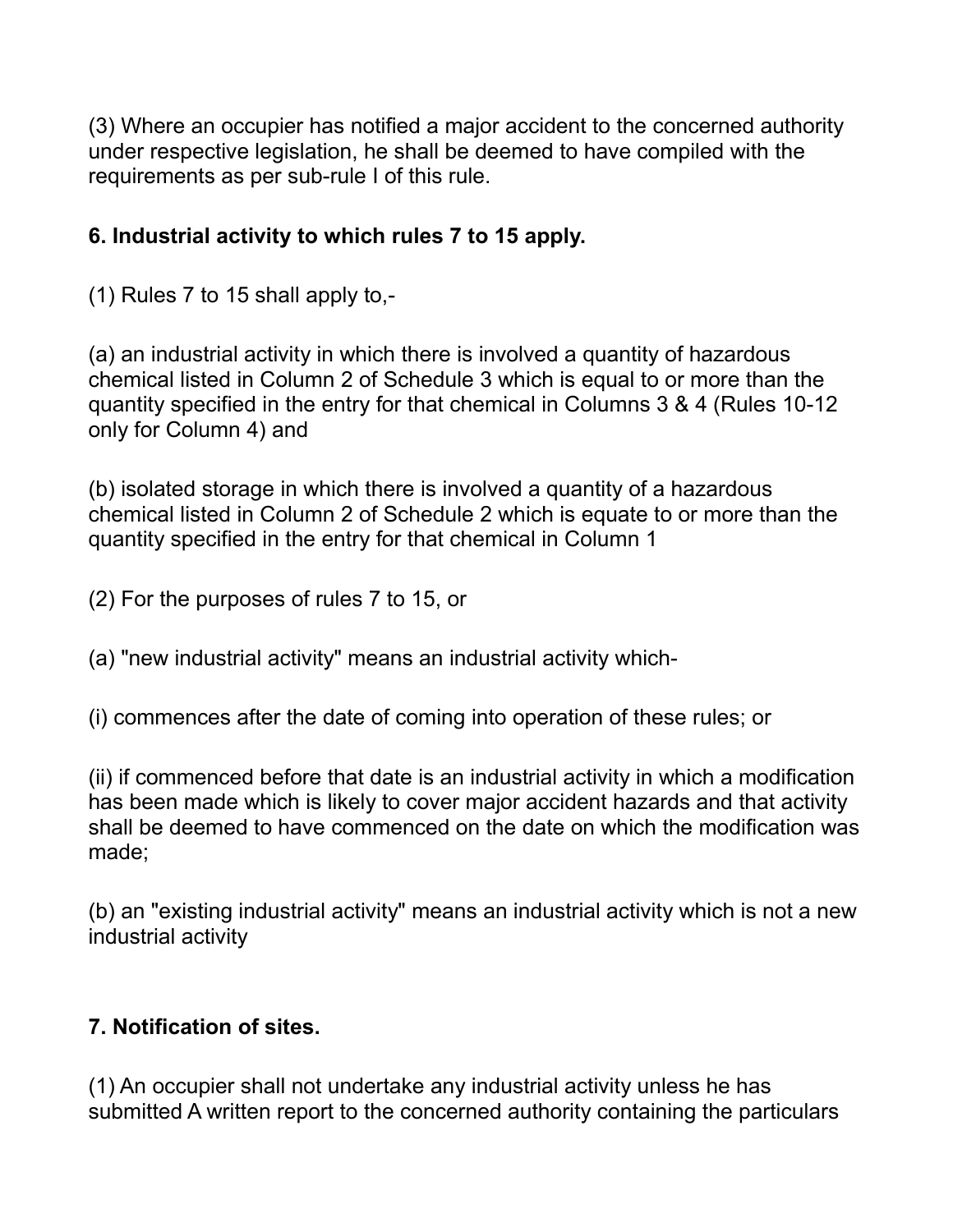specified in Schedule 7 at least 3 months before commencing that activity or before such shorter time as the concerned authority may agree and for the purpose of this paragraph an activity in which subsequently there is or is liable to be a threshold quantity or more of an additional hazardous chemical shall be deemed to be a different activity and shall be notified accordingly

(2) No report under sub-rule (I) need to be submitted by the occupier if he submits a report under rule 10(1)

## **8. Updating of the site notification following changes in the threshold quantity.**

Where an activity has been reported in accordance with rule 7(1) and the occupier makes a change in it (including an increase or decrease in the maximum threshold quantity of a hazardous chemical to which this rule applies which is or is liable to be at the site or in the pipeline or at the cessation of the activity, which affects the particulars specified in that report or any subsequent report made under this rule the occupier shall forthwith furnish a further report to the concerned authority.

#### **9. Transitional provisions.**

Where-

(a) at the date of coming into operation of these rules an occupier is in control of an existing industrial activity which is required to be reported under rule 7(1); or

(b) within 6 months after that date an occupier commence any such new industrial activity; it shall be a sufficient compliance with that rule if he reports to the concerned authority as per the particulars in Schedule 7 within 3 months after the date of coming into operation of these rules or within such longer time as the concerned authority may agree in writing.

# **10. Safety reports.**

(1) Subjects to the following paragraphs of this rule, an occupier shall not undertake any industrial activity to which this rule applies, unless he has prepared a safely report on that industrial activity containing The information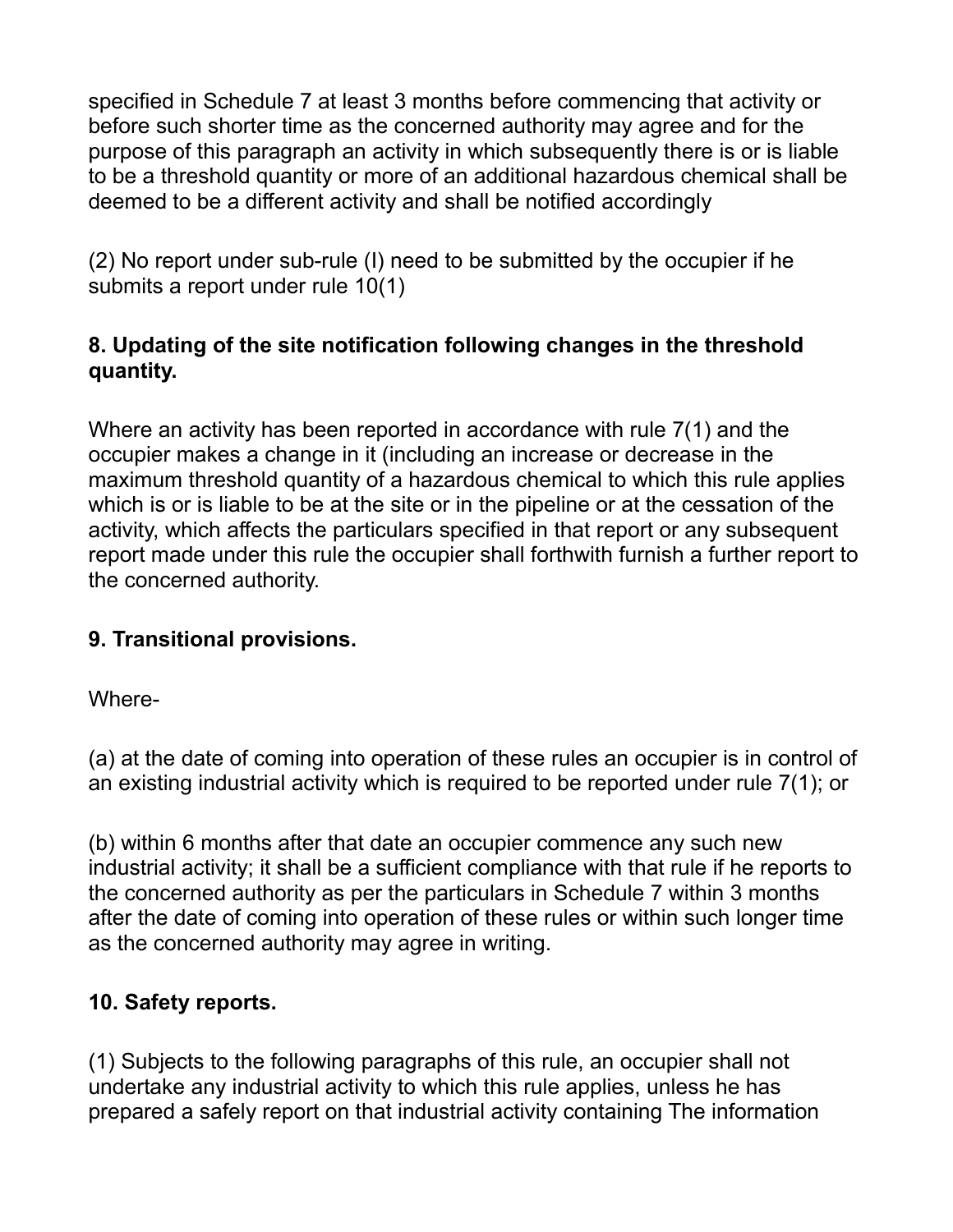specified in Schedule 8 and has sent a copy of that report to the concerned authority al least ninety days before commencing that activity.

(2) In the case of a new industrial activity which an occupier commences, or by virtue of sub-rule (2) (a) (ii) of rule 6 is deemed to commence, within 6 months after coming into operation of these rules, it shall bc sufficient compliance with sub-rule (I) of this rule if the occupier sends to the concerned authority a copy of the report required in accordance with that sub-rule within ninety days after the date of coming into operation of these rules.

(3) In The case of an existing industrial activity, until five years from the date of coming into operation of these rules, it shall bc a sufficient compliance with subrule (I) of this rule in the occupier on or before ninety days from The date of the coming into operation of 1hcse rules sends to the concerned authority in information specified in Schedule 7 relating to that activity.

#### **11. Updating of reports under rule 10.**

(1) Where an occupier has made a safety report in accordance with sub-rule (I) of rule 10 he shall not make any modification to The industrial activity to which that safely report relates which could materially affect the particulars in that report, unless the has made a further report to take account of those modifications and has sent a copy of that report to The concerned authority at least 90 days before making those modifications.

(2) Where an occupier has made a report in accordance with rule 10 and subrule (1) of this rule and that industrial activity is continuing the occupier shall within three years of the dale of the last such report, make a further report which shall have regard in particular to new technical knowledge which has affected the particulars in the previous report relating to safely and hazard assessment and shall within 30 days or in such longer lime as the concerned authority may agree in writing, send a copy of the report to the concerned authority

#### **12. Requirements for further information to be sent to the authority.**

(1) Where, in accordance with rule 10, an occupier has sent a safely report relating to an industrial activity to the concerned authority, the concerned authority may, by a notice served on the occupier, requires him to provide such additional information as is specified in the notice and the occupied shall send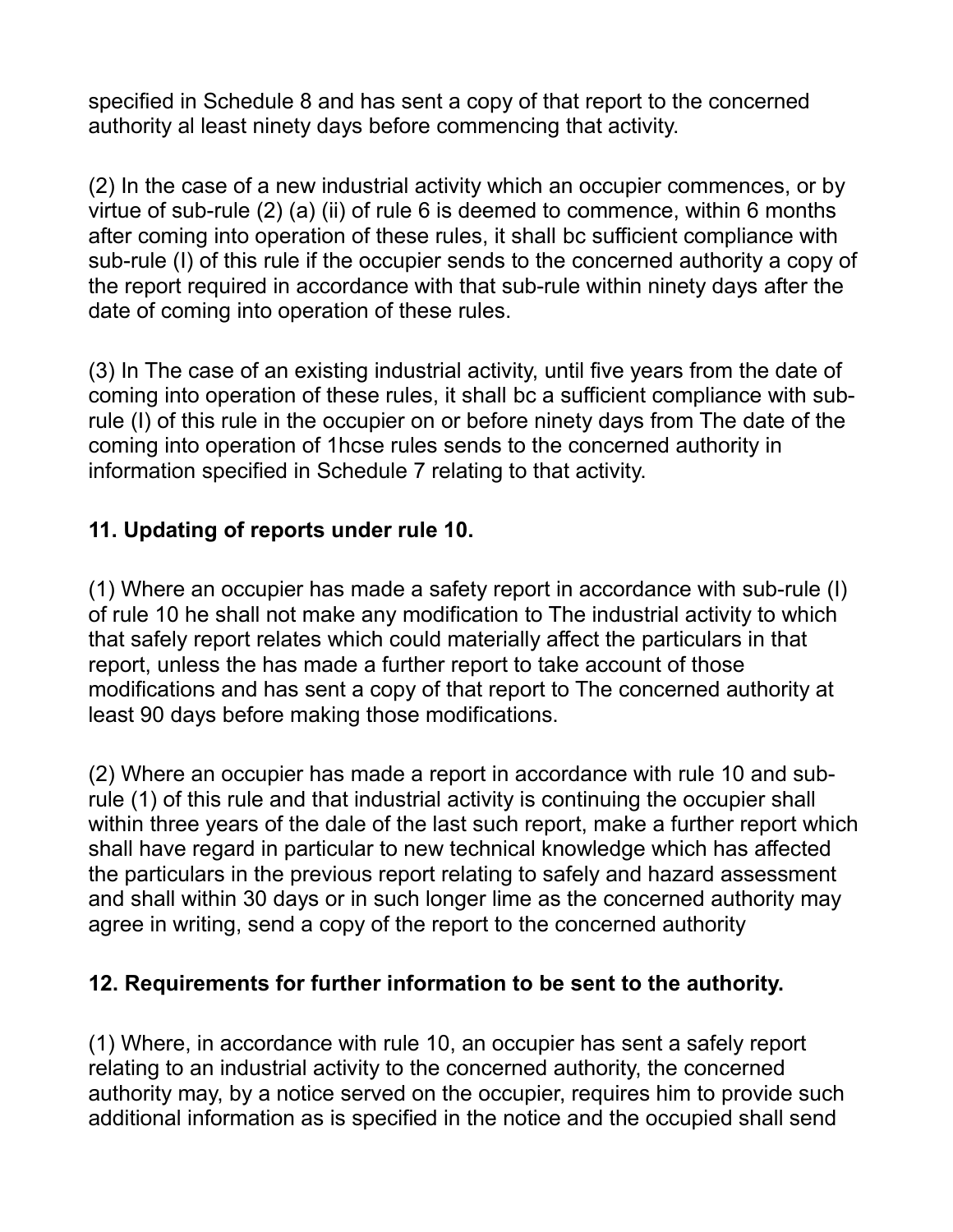that information to the concerned authority within such lime as is specified in The notice or within such extended time as the authority may subsequently specify

## **13. Preparation of on-site emergency plan by the occupier.**

(1) An occupier shall prepare and keep up-to-date an on-site emergency plan detailing how major accidents will be dealt with on the site on which the industrial activity is carried on and that plan shall include the name of The person who is responsible for safety on the site and the names of those who are authorised to take action in accordance with the plan in case of an emergency

(2) The occupier shall ensure that the emergency plan prepared in accordance with sub-rule (I) lakes into account any modification made in the industrial activity and that every person on the site who is affected by the plan-is informed of its relevant provisions.

(3) The occupier shall prepare the emergency plan required under sub-rule

(a) in the case of a new industrial activity before that activity is commenced;

(b) in the case of an existing industrial activity within 90 days of coming into operation of these rules.

# **14. Preparation of off-site emergency plan by the authority.**

(1) It shall be the duty of the concerned authority as identified in Column 2 of Schedule 5 to prepare and keep up-to-date an adequate off-site emergency plan detailing how emergencies relating to a possible major accident on that site will be dealt with and in preparing that plan the concerned authority shall consult the occupier, and such other persons as it may deem necessary.

(2) For the purpose of enabling The concerned authority to prepare the emergency plan required under sub-rule (1), the occupier shall provide the concerned authority with such information relating to the industrial activity under his control as the concerned authority may require, including the nature, extent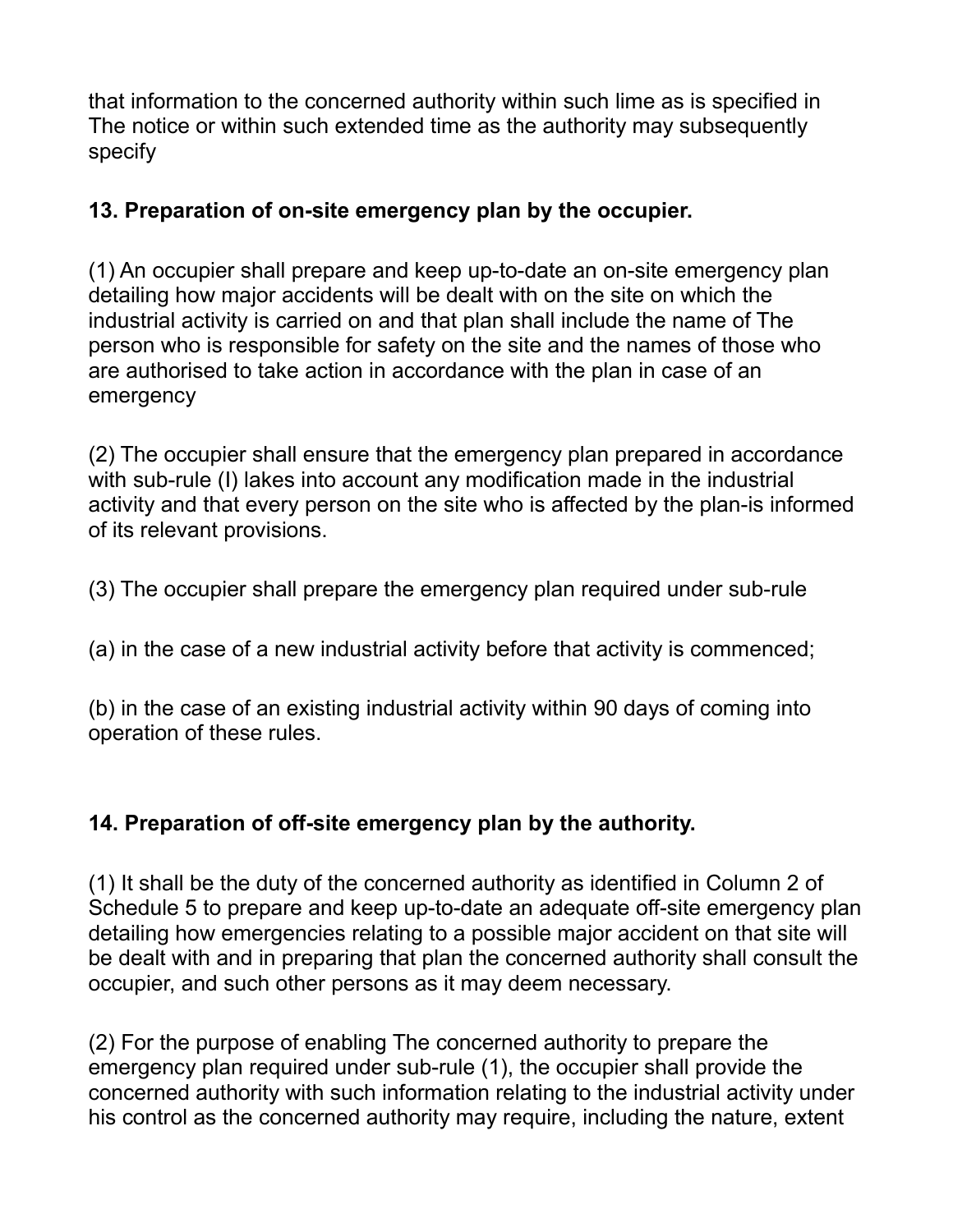and likely effects off-site of possible major accidents and the authority shall provide the occupier with any information from the off-site emergency plan which relates to his duties under rule 13.

(3) The concerned authority shall prepare its emergency plan required under sub-rule (1),-

(a) in the case of a new industrial activity, before that activity is commenced;

(b) in the case of an existing industrial activity, within six months of coming into operation Of these rules.

#### **15. Information to be given to persons liable to be affected by a major accident.**

(1) The occupier shall take appropriate steps to inform persons outside the site either directly or through District Emergency Authority who are likely to be in an area which may be affected by a major accident about-

(a) the nature of the major accident hazard; and

(b) the safety measures and the "Do's' and 'Don'ts" which should be adopted in the event of a major accident

(2) The occupier shall take the steps required under sub-rule (I) to inform persons about an industrial activity, before that activity is commenced, except, in the case of an existing industrial activity in which case the occupier shall comply with the requirements of sub-rule (I) within 90 days of coming into operation of these rules.

# **16. Disclosures of information.**

(1) Where for the purpose of evaluating information notified under rule 5 or 7 to 15, the concerned authority discloses that information to some other person that other person shall not use that information for any purpose except for the purpose of the concerned authority disclosing it, and before disclosing the information the concerned authority shall inform that other person of his obligations under this paragraph.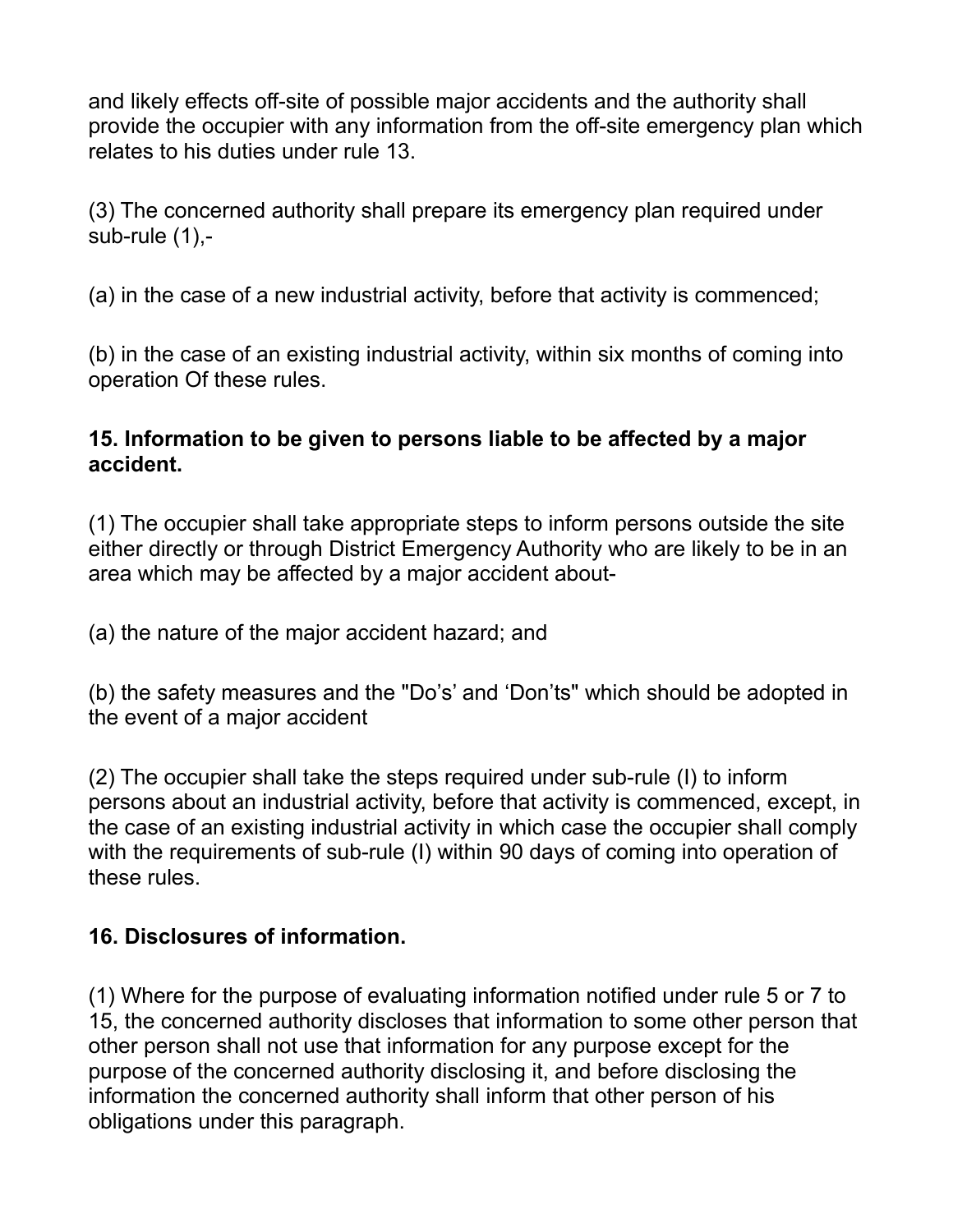## **17. Collection, Development and Dissemination of Information.**

(1) This rule shall apply to an industrial activity in which a hazardous chemical which satisfies any of the criteria laid down in part I of Schedule I and is listed in Column 2 of Part II of this Schedule is or may be involved.

(2) An occupier, who has control of an industrial activity in term of sub-rule 1 of this rule, shall arrange to obtain or develop information in the form of safety data sheet as specified in Schedule 9. The information shall be accessible upon request for reference.

(3) The occupier while obtaining or developing a safety data sheet as specified in Schedule 9 in respect of a hazardous chemical handled by him shall ensure that the information is recorded accurately and reflects the scientific evidence used in making the hazard determination. In case, any significant information regarding hazard Of a chemical is available, it shall be added to the material safety data shet as specified in Schedule 9 as soon as practicable.

(4) Every container of a hazardous chemical shall be clearly labelled or marked to identify,-

(a) the contents of the container,

(b) the name and address of manufacturer or importer Of the hazardous chemical;

(c) the physical, chemical and toxicological data as per the criteria given at Part I of Schedule 1.

(5) In terms of sub-rule 4 Of this rule where it is impracticable to label a chemical in view of the size of the container or the nature of the package, provision should be made for other effective means like tagging or accompanying documents.

#### **18. Import of hazardous chemicals.**

(1) This rule shall apply to a chemical which satisfies any of the criteria laid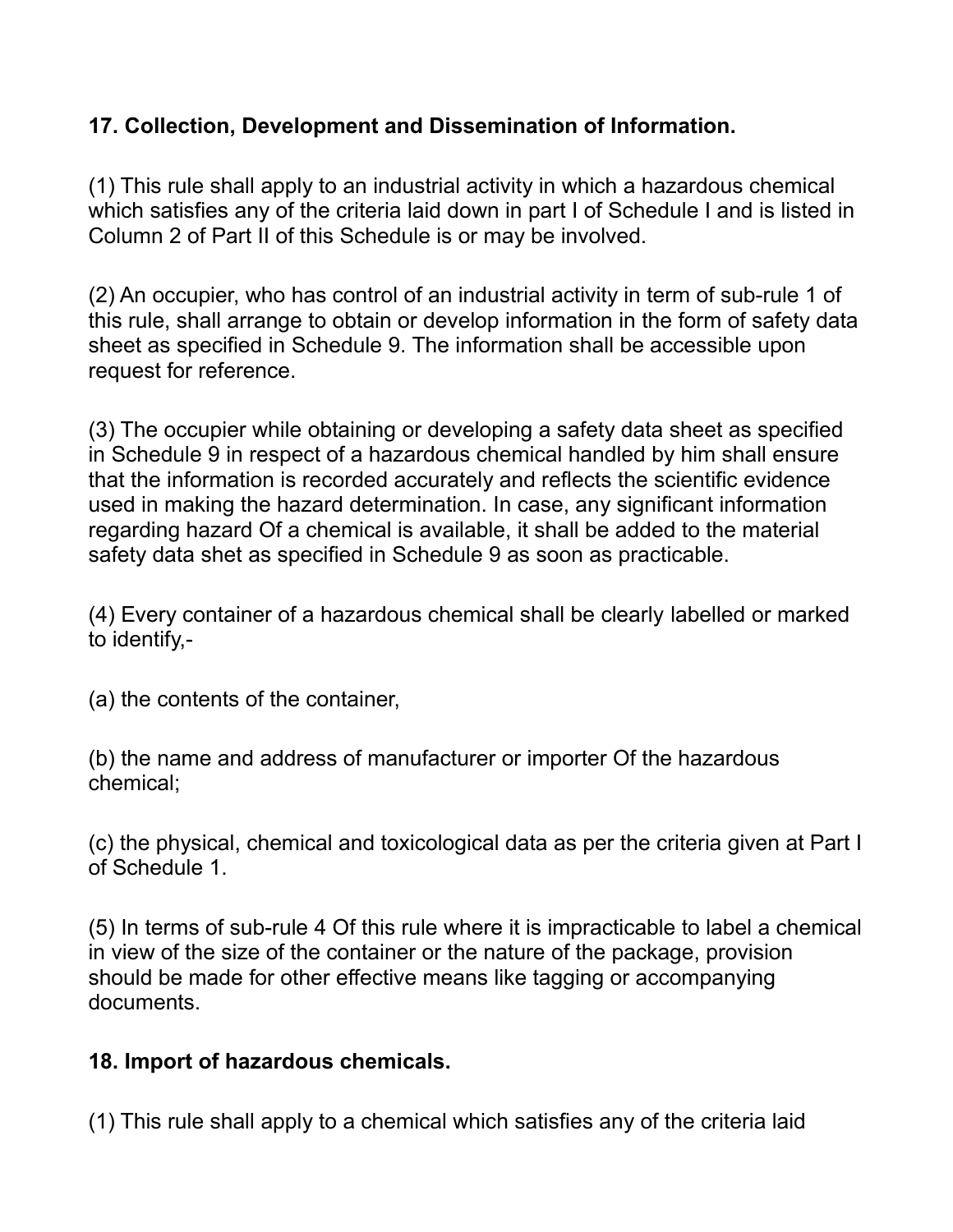down in Part I of Schedule I and is listed in Column 2 of Part II of this Schedule.

(2) Any person responsible for importing hazardous chemicals in India shall provide at the time of import or within thirty days from the date of import to the concerned authorities as identified in Column 2 of Schedule 5 the information pertaining to-

(i) the name and address of the person receiving the consignment in India;

(ii) the port of entry in India;

(iii) mode of transport from the exporting country to India

(iv) The quantity of chemical(s) being imported; and

(v) complete product safety information.

(3) If the concerned authority at the State is satisfied that the chemical being imported is likely to cause major accident, it may direct the importer to take such steps including stoppage of such imports as the concerned authority at the State may deem it appropriate.

(4) The concerned authority at the State shall simultaneously inform the concerned Port Authority to take appropriate steps regarding safe handling and storage of hazardous chemicals while off-loading the consignment with the port premises.

(5) Any person importing hazardous chemicals shall maintain the records of the hazardous chemicals imported as specified in Schedule 10 and the records so maintained shall be open for inspection by the concerned authority at the State or the Ministry of Environment and Forests or any officer appointed by them in this behalf.

(6) The importer of the hazardous chemical of a person working on his behalf shall ensure that transport of hazardous chemicals from port of entry to the ultimate destination is in accordance with the Central Motor Vehicles Rules, 1989 framed under the provisions of the Motor Vehicles Act, 1988.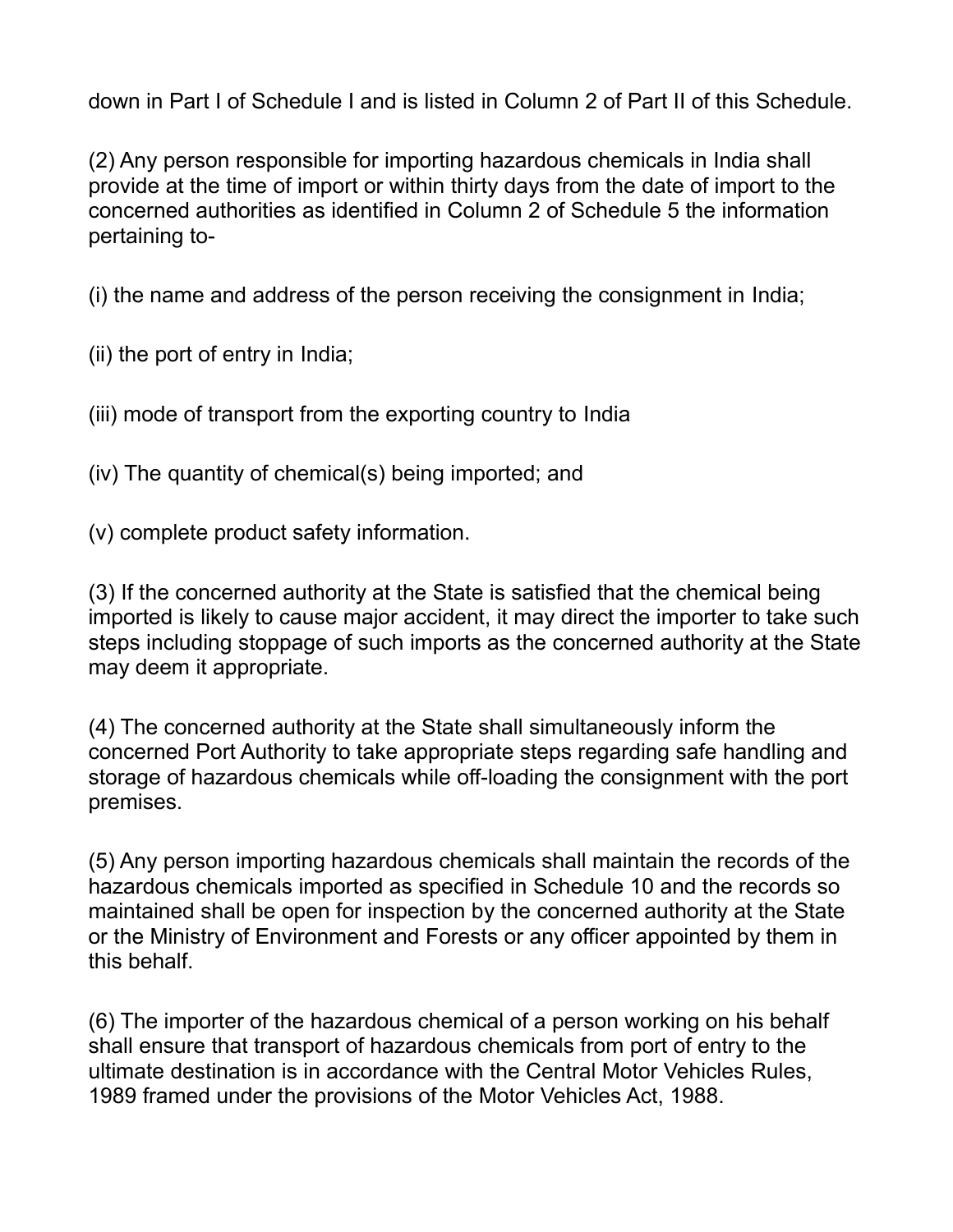## **19. Improvement notices.**

(1) If the concerned authority is of the opinion that a person has contravened the provisions of these rules, the concerned authority shall serve on him a notice (in this para referred to as "an improvement notice") requiring that person to remedy the contravention or, as the case may be, the matters occasioning it within such period as may be specified in the notice.

(2) A notice served under sub-rule (1) shall clearly specify the measures to be taken by the occupier in remedying said contraventions.

## **20. Power of the Central Government to modify the Schedule.**

The Central Government may, at any-time, by notification in the Official Gazette, make suitable changes in the Schedules.

[SCHEDULE 1 : Indicative Criteria and List of Chemicals](http://envfor.nic.in/legis/hsm/hsm2sch1.html) [SCHEDULE 2 : Isolated storage at Installations other than those covered by Schedule 4](http://envfor.nic.in/legis/hsm/hsm2sch2.html) [SCHEDULE 3 : List of Hazardous Chemicals for Application of Rules 5 and 7 to 15](http://envfor.nic.in/legis/hsm/hsm2sch3.html) [SCHEDULE 4](http://envfor.nic.in/legis/hsm/hsm2sch4.html): Industrial Activity [SCHEDULE 5](http://envfor.nic.in/legis/hsm/hsm2sch5.html): Competent Authority & their duties SCHEDULE 6 : Information to be Furnished Regarding Notification of a Major **Accident** [SCHEDULE 7 : Information to be Furnished for the Notification of Sites](http://envfor.nic.in/legis/hsm/hsm2sch7.html) [SCHEDULE 8 : Information to be Furnished in a Safety Report](http://envfor.nic.in/legis/hsm/hsm2sch8.html) SCHEDULE 9 : Safety Data Sheet [SCHEDULE 10](http://envfor.nic.in/legis/hsm/hsm2sch10.html): Format for maintaining records of hazardous chemicals imported

# **Ministry of Environment and Forests New Delhi, the 19th January, 2000 NOTIFICATION**

**S.O.57(E) --**Whereas certain draft rules further to amend the Manufacture, Storage and Import of Hazardous Chemical Rules, 1989 were published under the notification of the Government of India in the Ministry of Environment and Forests number S.O. 25(E) dated 21<sup>st</sup> January, 1999 inviting objections and suggestions from all persons likely to be affected thereby before the expiry of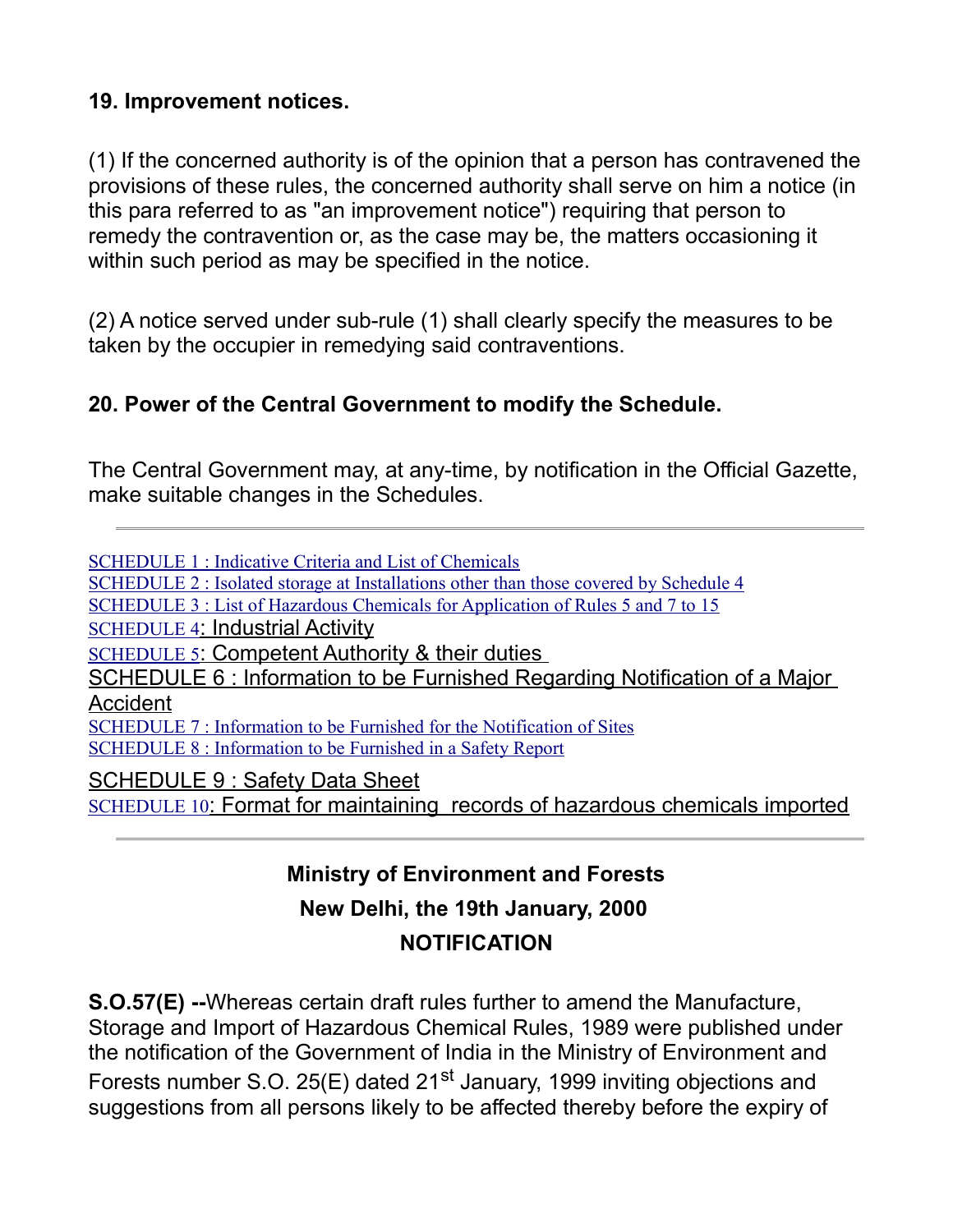the period of sixty days from the date on which the copies of the Gazette containing the said notification are made available to the public;

And whereas copies of the said Gazette were made available to the public on the  $4^{\text{th}}$  March, 1999;

And whereas objections and suggestions received from the public in respect of the said draft rules have been duly considered by the Central Government;

Now, therefore, in exercise of the powers conferred by sections 6,8 and 25 of the Environment (Protection) Act, 1986 (29 of 1986), the Central Government hereby makes the following rules further to amend the Manufacture, Storage and Import of Hazardous Chemical Rules, 1989, namely: -

#### **the Manufacture, Storage and Import of Hazardous Chemical (Amendment) Rules, 2000.**

1. (1) These rules may be called the Manufacture, Storage and Import of Hazardous Chemical (Amendment) Rules, 2000.

(2) They shall come into force on the date of their publication in the Official Gazette.

2. In the Manufacture, Storage and Import of Hazardous Chemicals Rules, 1989 (hereinafter referred to as the said rules), in rule 2,-

i. in clause (e) for the words and figure "Schedule-1 and is" the words and figure "Schedule-1 or" shall be substituted;

ii. for clause (j), the following clauses shall be substituted, namely;-

'(j) "major accident" means - an incident involving loss of life inside or outside the installation, or ten or more injuries inside and/or one or more injuries outside or release of toxic chemicals or explosion or fire or spillage of hazardous chemicals resulting in on-site or off-site emergencies or damage to equipment leading to stoppage of process or adverse affects to the environment;

(ja) "major accident hazards (MAH) installations" means - isolated storage and industrial activity at a site handling (including transport through carrier or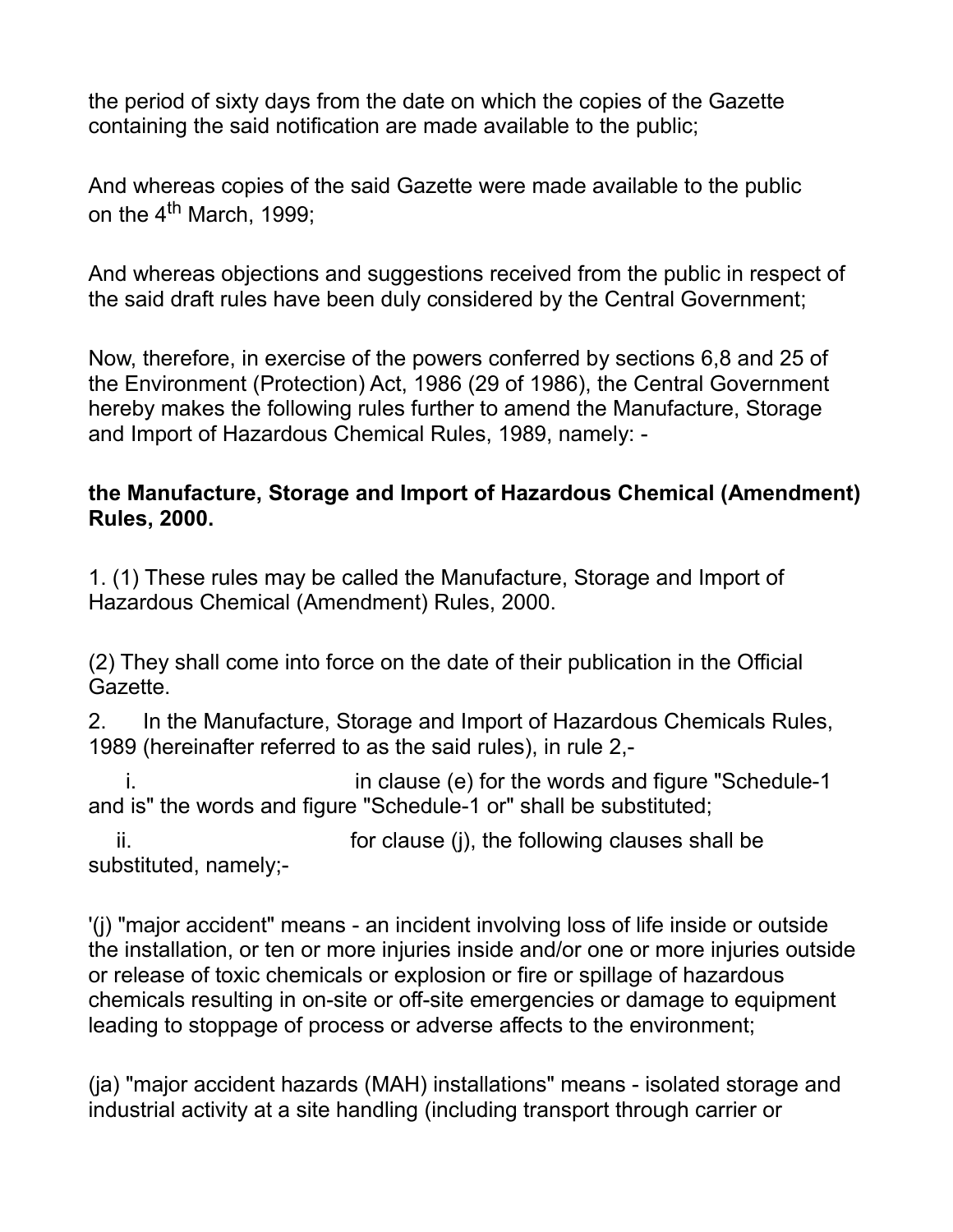pipeline) of hazardous chemicals equal to or , in excess of the threshold quantities specified in, column 3 of schedule 2 and 3 respectively;'

3. In rule 4of the said rules in sub-rule (1), -

(i)in clause (a), for the words "and is listed", the words "or listed" shall be substituted;

(ii)for clause (b), the following clause shall be substituted, namely:-

"(b) isolated storage of a hazardous chemical listed in Schedule 2 in a quantity equal to or more than the threshold quantity specified in column 3, thereof."

4. In rule 6 of the said rules, in sub-rule (1), in clause (b) for the words and figure "Column 4", the words,

figures and brackets "Columns 3 and 4 (rules 10-12 only for column 4)" shall be substituted. "

5. In rule 7 of the said rules, for the marginal heading "Notification of sites" the heading "Approval and Notification of sites" shall be substituted.

6. In rule 10 of the said rules, for the marginal heading "Safety Reports" the marginal heading "Safety reports and safety audit reports" shall be substituted.

7. In rule 17 of the said rules, in sub-rule (1) for the words "and is listed" the words "or listed " shall be substituted.

8. In rule 18 of the said rules, in sub-rule (1), for the words "and is listed" the words "or listed " shall be substituted.

9. In the said rules, for Schedule-1and the entries relating thereto, the following Schedule and entries shall be substituted, namely :-

#### " SCHEDULE 1

#### [See rule 2e(i), 4(1)(a), 4(2), 17 and 18]

# [Part - I]

(**a)** Toxic Chemicals: Chemicals having the following values of acute toxicity and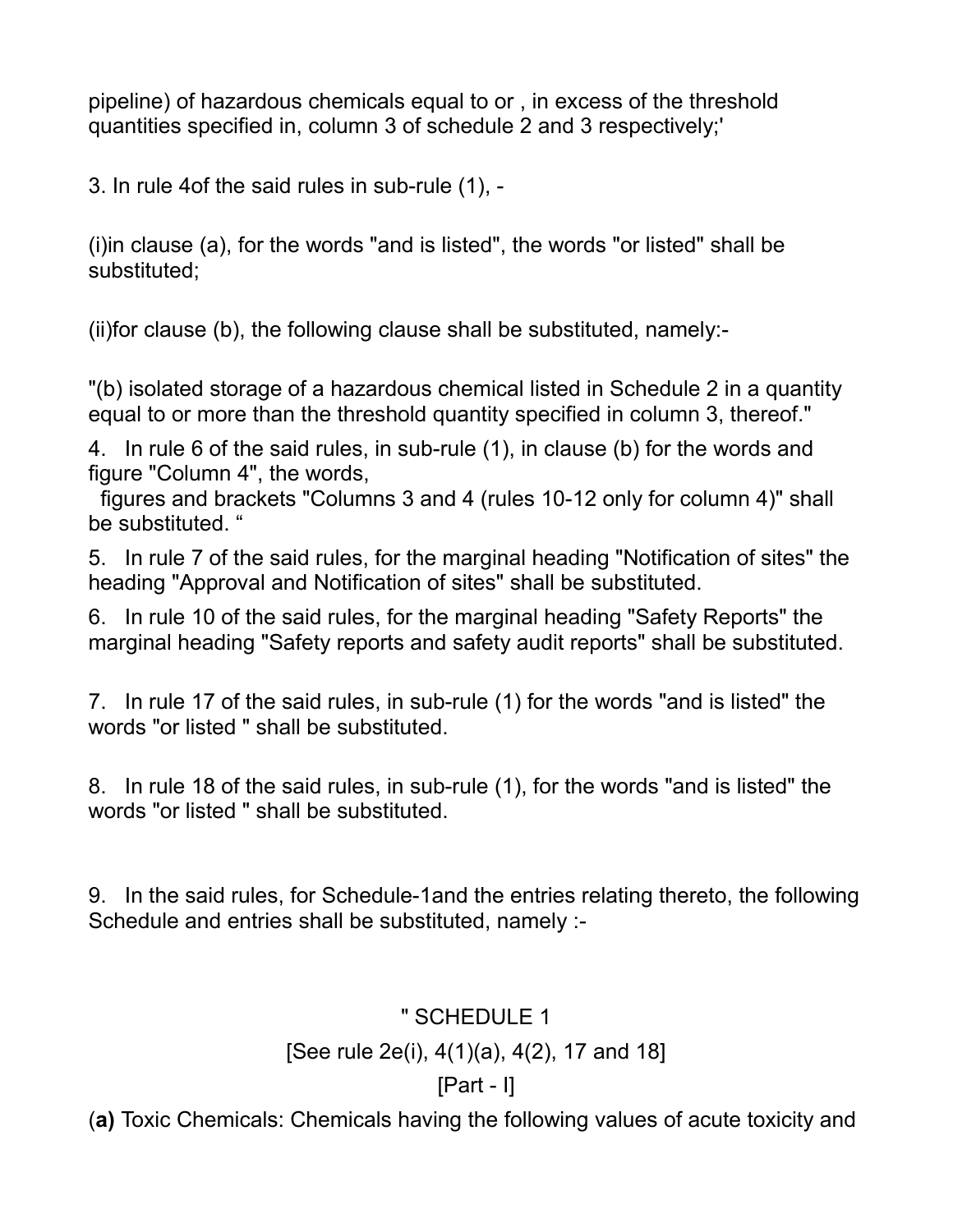which owing to their physical and chemical properties, are capable of producing major accident hazards:

| Sr.<br><b>No</b> | <b>Toxicity</b>        | Oral<br>toxicity<br>LD50(mg/<br>kg) | Dermal<br>toxicity<br>$LD50$ (mg/<br>kg) | Inhalation<br>toxicity<br>L C50 (mg/l) |
|------------------|------------------------|-------------------------------------|------------------------------------------|----------------------------------------|
| 1.               | <b>Extremely toxic</b> | > 5                                 | $<$ 40                                   | < 0.5                                  |
| 2.               | <b>Highly toxic</b>    | $>5-50$                             | $>40-200$                                | $< 0.5 - 2.0$                          |
| 3.               | <b>Toxic</b>           | $>50-200$                           | $> 200-$<br>1000                         | $>2-10$                                |

**(b)** Flammable Chemicals:

i.  $\blacksquare$  flammable gases: Gases which at 20<sup>0</sup>C and at standard pressure of 101.3 KPa are:-

a. ignitable when in a mixture of 13 percent or less by volume with air, or

b. have a flammable range with air of at least 12 percentage points regardless of the lower flammable limits.

Note: - The flammability shall be determined by tests or by calculation in accordance with methods adopted by International Standards Organisation ISO Number10156 of 1990 or by Bureau of Indian Standards ISI Number 1446 of 1985.

ii. extremely flammable liquids: chemicals which have flash point lower than or equal to 23<sup>0</sup>C and boiling point less than  $35^{0}C$ 

**(iii)** very highly flammable liquids: chemicals which have a flash point lower than or equal to  $23^{0}$ C and initial boiling point higher than  $35^{0}$ C.

**(iv)** highly flammable liquids: chemicals which have a flash point lower than or equal to  $60^0C$  but higher than 23<sup>0</sup>C.

**(v)** flammable liquids: chemicals which have a flash point higher than 60<sup>o</sup>C but lower than  $90^0$  C.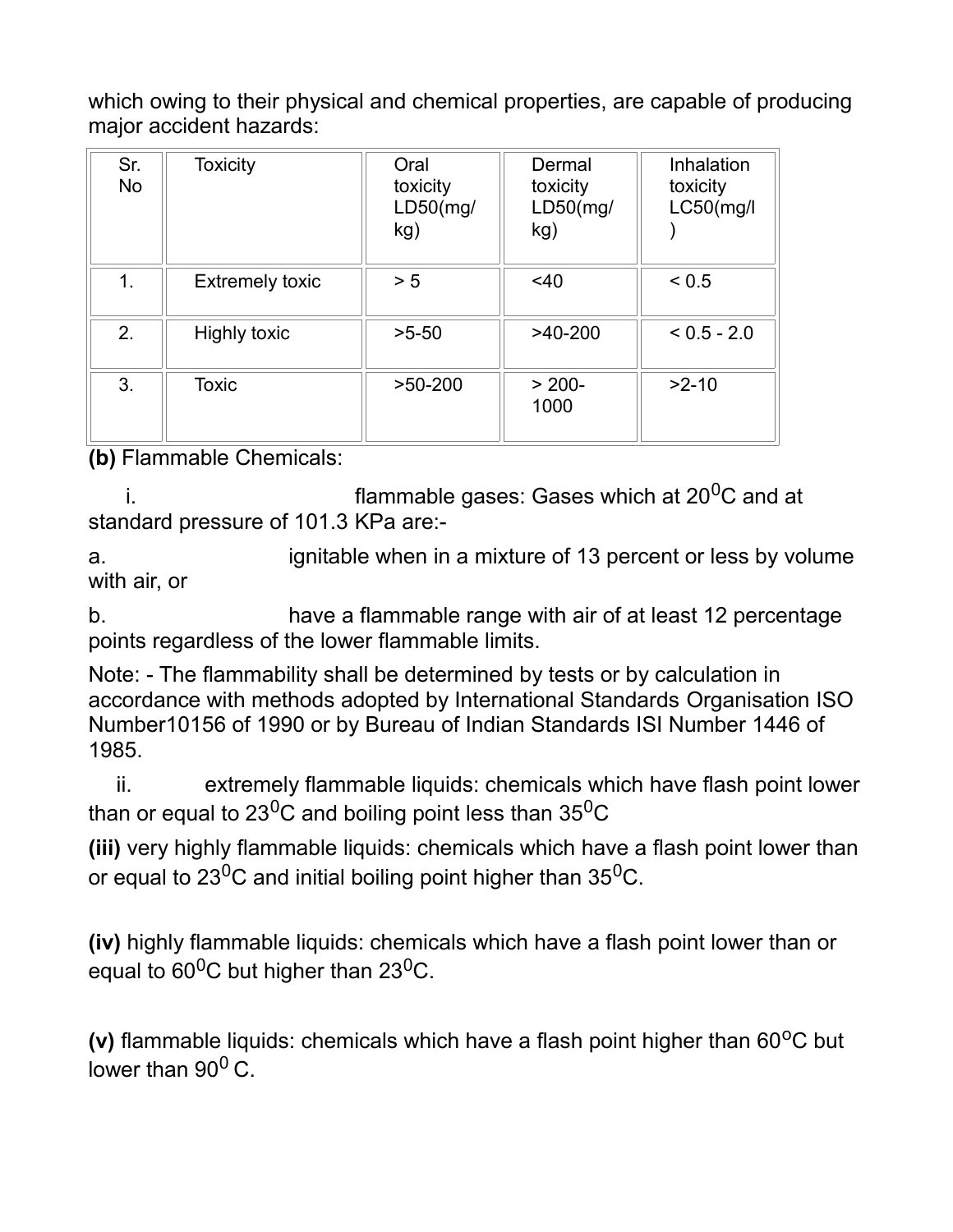**(c)** Explosives: explosives means a solid or liquid or pyrotechnic substance (or a mixture of substances) or an article.

(a) which is in itself capable by chemical reaction of producing gas at such a temperature and pressure and at such a speed as to cause damage to the surroundings;

(b) which is designed to produce an effect by heat, light, sound, gas or smoke or a combination of these as the result of non-detonative self sustaining exothermic chemical reaction.

# **PART-II**

## **LIST OF HAZARDOUS CHEMICALS**

- 1. Acetaldehyde
- 2. Acetic acid
- 3. Acetic anhydride
- 4. Acetone
- 5. Acetone cyanohydrin
- 6. Acetone thiosemicarbazide
- 7. Acetonitrile
- 8. Acetylene
- 9. Acetylene tetra chloride
- 10. Acrolein
- 11. Acrylarnide
- 12. Acrylonitrile
- 13. Adiponitrile
- 14. Aldicarb
- 15. Aldrin
- 16. Allyl alcohol
- 17. Allyl amine
- 18. Allyl chloride
- 19. Aluminiurn (powder)
- 20. Aluminiurn azide
- 21. Aluminiurn borohydride
- 22. Aluminium chloride
- 23. Aluminium fluoride
- 24. Aluminium phosphide
- 25. Amino diphenyl
- 26. Amino pyridine
- 27. Aminophenol-2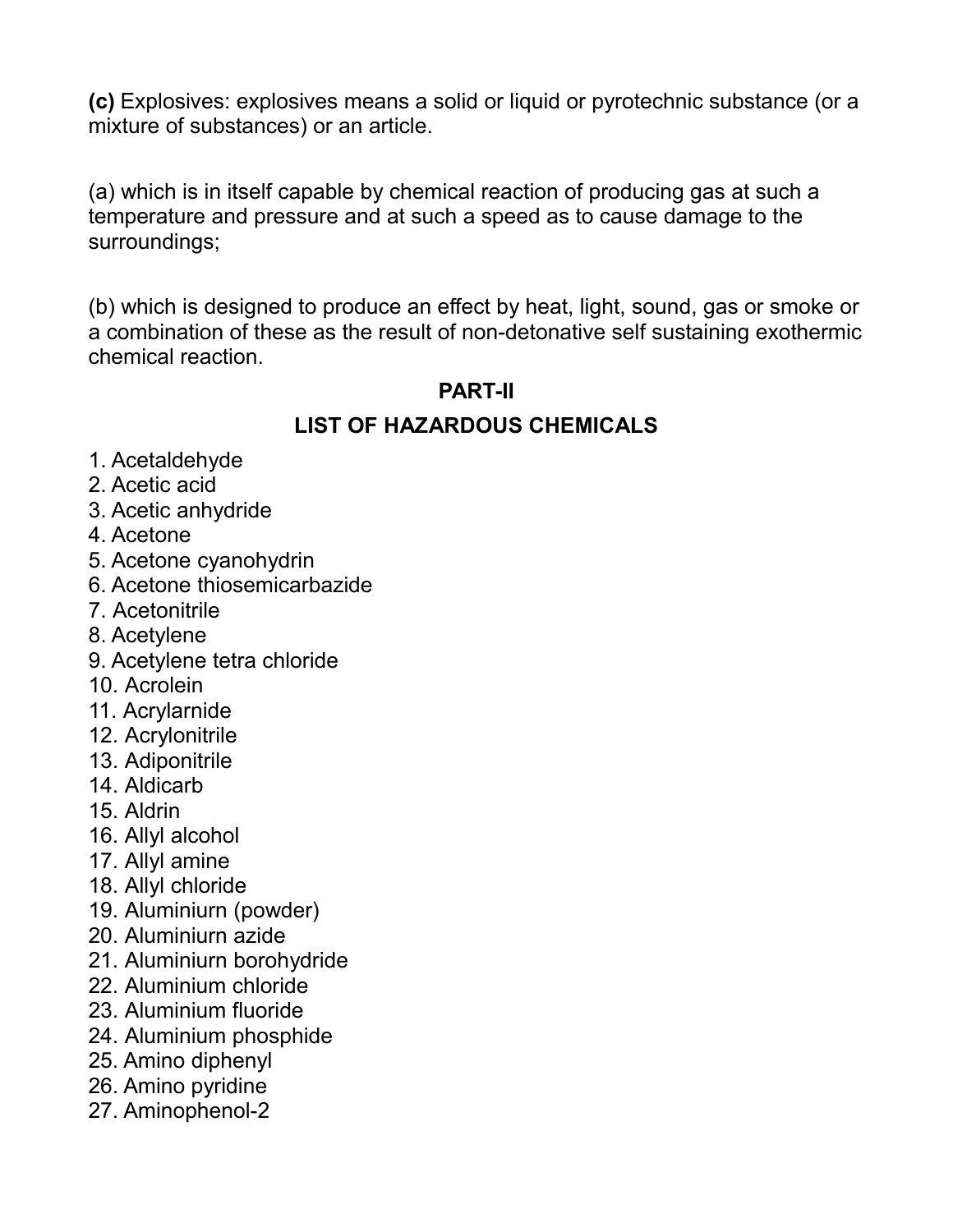- 28. Aminopterin
- 29. Amiton
- 30. Amiton dialate
- 31. Ammonia
- 32. Ammonium chloro platinate
- 33. Ammonium nitrate
- 34. Ammonium nitrite
- 35. Ammonium picrate
- 36. Anabasine
- 37. Aniline
- 38. Aniline 2, 4, 6-Trimethyl
- 39. Anthraquinone
- 40. Antimonypentafluoride
- 41. Antimycin A
- 42. ANTU
- 43. Arsenic pentoxide
- 44. Arsenic trioxide
- 45. Arsenous trichloride
- 46. Arsine
- 47. Asphalt
- 48. Azinpho-ethyl
- 49. Azinphos methyl
- 50. Bacitracin
- 51. Barium azide
- 52. Barium nitrate
- 53. Barium nitride
- 54. Benzal chloride
- 55. Benzenamine 3-Trifluoromethyl
- 56. Benzene
- 57. Benzene sulfonyl chloride
- 58. Benzene 1-(chloromethyl)-4 Nitro
- 59. Benzene arsenic acid
- 60. Benzidine
- 61. Benzidine salts
- 62. Benzimidazole, 4, 5-Dichloro-2 (Trifluoromethyl)
- 63. Benzoquinone-P
- 64. Benzotrichloride
- 65. Benzoyl chloride
- 66. Benzoyl peroxide
- 67. Benzyl chloride
- 68. Beryllium (powder)
- 69. Bicyclo (2, 2, 1) Heptane-2 -carbon itri le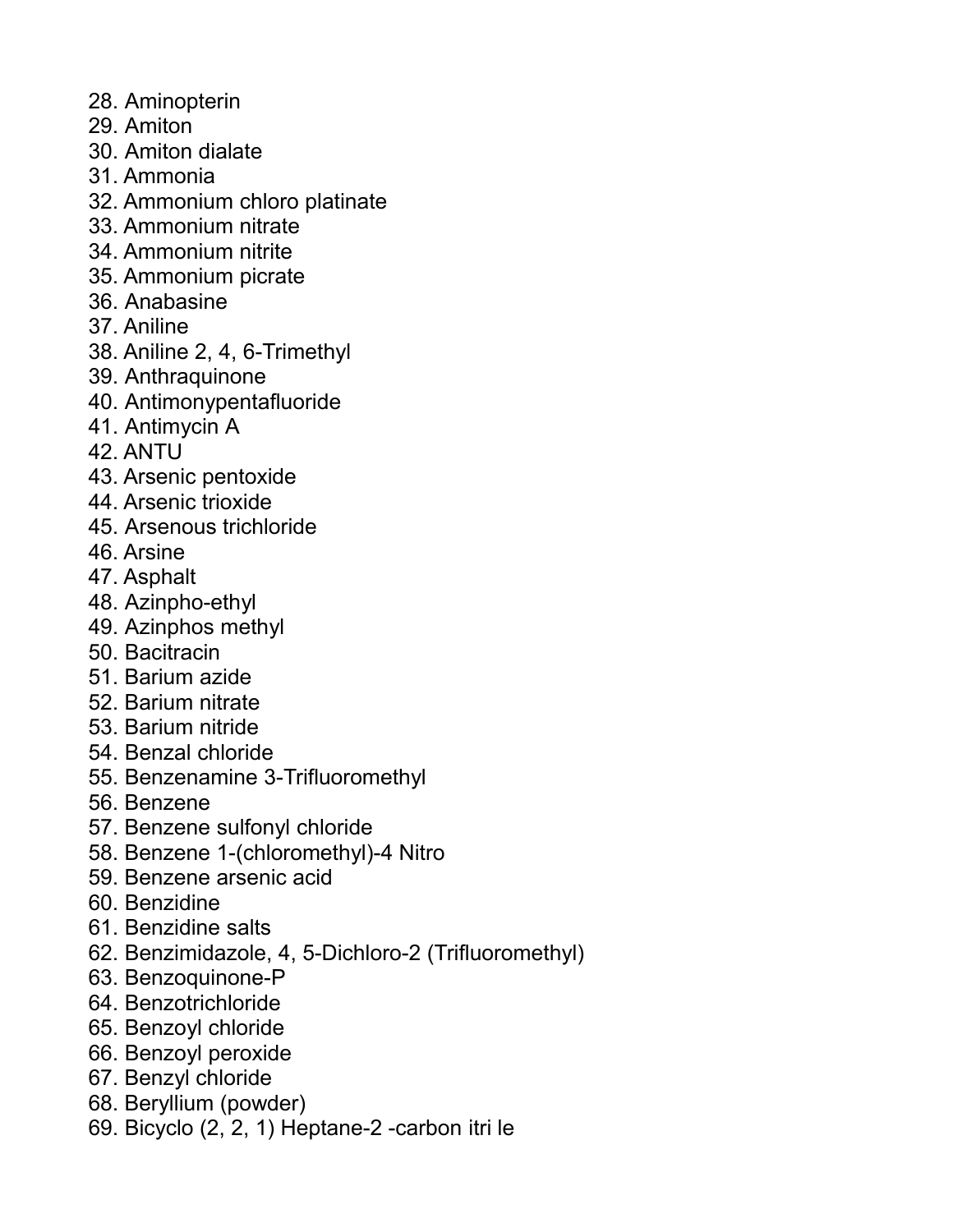- 70. Biphenyl
- 71. Bis (2-chloroethyl) sulphide
- 72. Bis (Chloromethyl) Ketone
- 73. Bis (Tert-butyl peroxy) cyclohexane
- 74. Bis (Terbutylperoxy) butane
- 75. Bis (2,4,6-Trimitrophenylamine)
- 76. Bis (Chloromethyl) Ether
- 77. Bismuth and compounds
- 78. Bisphenol-A
- 79. Bitoscanate
- 80. Boron Powder
- 81. Boron trichloride
- 82. Boron trifluoride
- 83. Boron trifluoride comp. With methylether, 1: 1
- 84. Bromine
- 85. Bromine pentafluoride
- 86. Bromo chloro methane
- 87. Bromodialone
- 88. Butadiene
- 89. Butane
- 90. Butanone-2
- 91. Butyl amine tert
- 92. Butyl glycidal ether
- 93. Butyl isovalarate
- 94. Butyl peroxymalente tert
- 95. Butyl vinyl ether
- 96. Butvl-n-mercaptan
- 97. C. I. Basic green
- 98. Cadmium oxide
- 99. Cadmium stearate
- 100. Calcium arsenate
- 101. Calcium carbide
- 102. Calcium cyanide
- 103. Camphechlor Toxaphene)
- 104. Cantharidin
- 105. Captan
- 106. Carbachol chloride
- 107. Carbaryl
- 108. Carbofuran (Furadan)
- 109. Carbon tetrachloride
- 110. Carbon disulphide
- 111. Carbon monoxide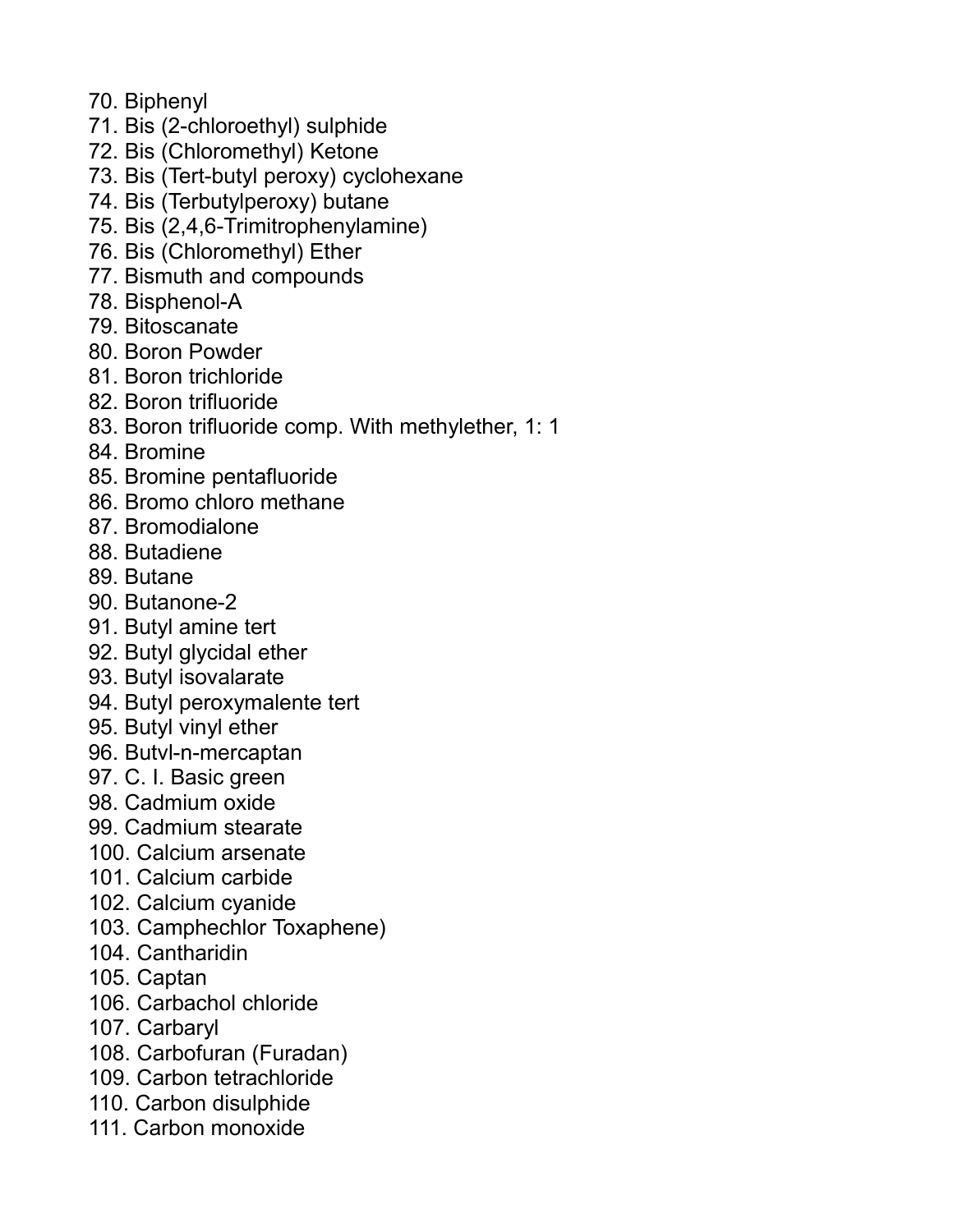- 112. Carbophenothion
- 113. Carvone
- 114. Cellulose nitrate
- 115. Chloroicetic acid
- 116. Chlordane
- 117. Chlorofenvinphos
- 118. Chlorinated benzene
- 119. Chlorine
- 120. Chlorine oxide
- 121. Chlorine trifluoride
- 122. Chlormeplos
- 123. Chlormequat chloride
- 124. Chloroacetal chloride
- 125. Chloroacetaldehyde
- 126. Chloroaniline-2
- 127. Chloroaniline-4
- 128. Chlorobenzene
- 129. Chloroethyl chloroformate
- 130. Chloroform
- 131. Chloroformyl morpholine
- 132. Chloromethane
- 133. Chloromethyl methylether
- 134. Chloronitrobenzene
- 135. Chlorophacinone
- 136. Chiorosulphonic acid
- 137. Chlorothiophos
- 138. Chloroxuron
- 139. Chromic acid
- 140. Chromic chloride
- 141. Chromium powder
- 142. Cobalt carbonyl
- 143. Cobalt Nitrilmethylidyne compound
- 144. Cobalt (powder)
- 145. Colchicine
- 146. Copper and compounds
- 147. Copperoxydiloride
- 148. Counialuryl
- 149. Couniaphos
- 150. Couniatertralyl
- 151. Crimidine
- 152. Crotenaldehyde
- 153. Crotonaldehyde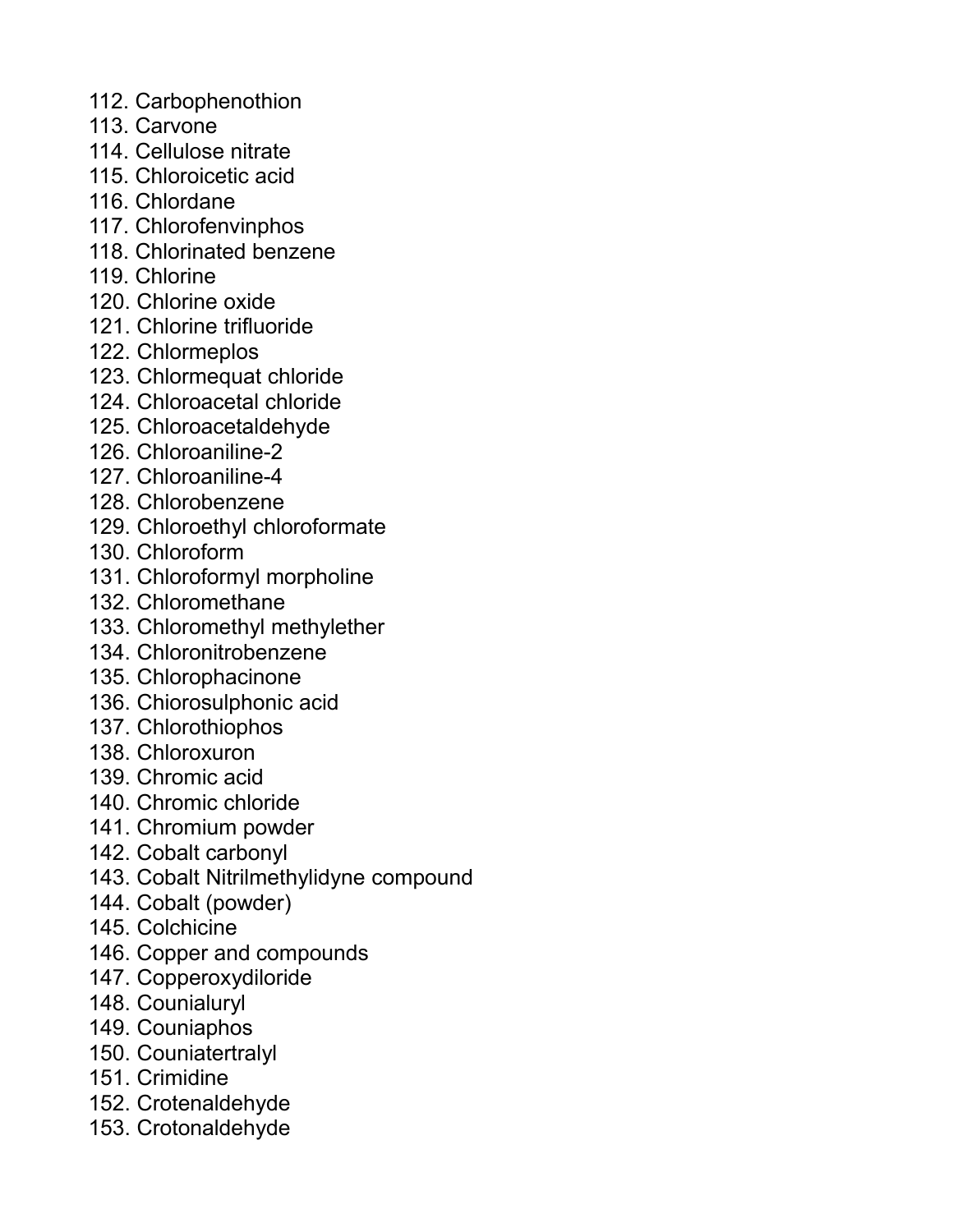- 154. Cumene
- 155. Cyano-en bromide
- 156. Cyano-en iodide
- 157. Cyariophos
- 158. Cyanothoate
- 159. Cyamiric fluoride
- 160. Cyclo hexylanline
- 161. Cyclohexane
- 162. Cyclobexatione
- 163. Cycloheximide
- 164. Cyclopentadiene
- 165. Cyclopentane
- 166. Cyclotetramethylenetetranitramine
- 167. Cyclotrimethylenetrinitramine
- 168. Cypermethrin
- 169. DDT
- 170. Decahorane (1:4)
- 171. Demeton
- 172. Demelon S-Methyl
- 173. Di-n-propyl peroxydicarbonate (Conc = 80%)
- 174. Dialifos
- 175. Diazodinitrophenol
- 176. Dibenzyl peroxydicarbonate (Conc > 90%)
- 177. Diborane
- 178. Dichloroacetylene
- 179, Dichlorobenzalkonium chloride
- 180. Dichloroethyl ether
- 181. Dichloromethyl phenylsilane
- 182. Dichlorophenol-2.6
- 183. Dichlorophenol-2.4
- 184. Dichlorophenoxy acetic acid
- 185. Dichloropropane-2,2
- 186. Dichlorosalicylic acid-3,5
- 187. Did-lo-rvos (DDVP)
- 188. Dicrotophos
- 189.Dieldrin
- 190. Diepoxy butane
- 191. Diethyl carbamazine citrate
- 192. Diethyl chlorophosphate
- 193. Diethyl ethanolamine
- 194. Diethl peroxydicarbonate (Conc 330%)
- 195. Diethyl phenylene diamine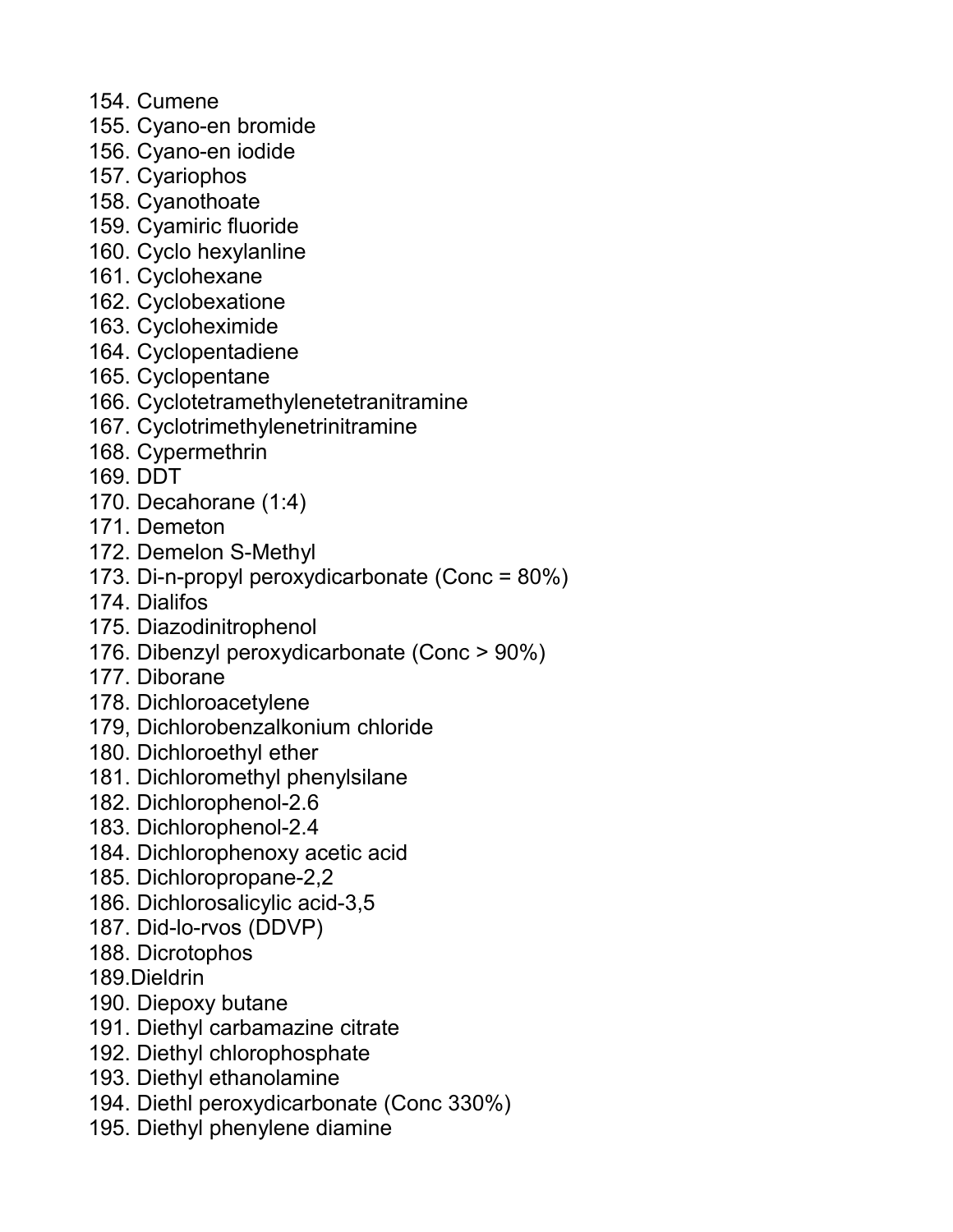- 196. Diethylamine
- 197. Diethyfeneglvcol
- 198. Diethylene glycol dinitnate
- 199. Diethylene triamine
- 200. Diethleneglyrol butyl ether
- 201. Diglycidyl ether
- 202. Digitoxin
- 203. Dibydroperoxypropane (Conc- 30%)
- 204. Diisobutyl peroxide
- 205. Dinietox
- 206. Dimethoate
- 207. Dimethyl dichlorosilane
- 208. Dimethyl hydrazine
- 209. Dimethyl nitrosoamine
- 210. Dimethyl P phenylene diamine
- 211. Dunethyl phosphoramidi cyanidic acid (TABUM)
- 212. Dimethl phosphorochloridothioate
- 213. Dirnethyl sufolane (DMS)
- 214. Dirnethy! sulphide
- 215. Dimethylamine
- 216. Dimethylaniline
- 217. DimethIcarbonyl chloride
- 218. Dimetilan
- 219. Dinitro O-cresol
- 220. Dinitrophenol
- 221. Dinitrotoluene
- 222. Dinoseb
- 223. Dinoterb
- 224. Dioxane-p
- 225. Dioxathion
- 226. Dioxine N
- 227 Diphacinone
- 228. Diphosphoramide octagnethyl
- 229. Diphenyl methane di-isocynate (MDI)
- 230. Dipropylene Colycol Butyl ether
- 231. Dipropylene glycolmethylether
- 232. Disec-butyl peroxydicarbonate (Conc > 80%)
- 233. Disufoton
- 234. Dithiazamine iodide
- 235. Dithiobiurate
- 236. Endosulfan
- 237. Endothion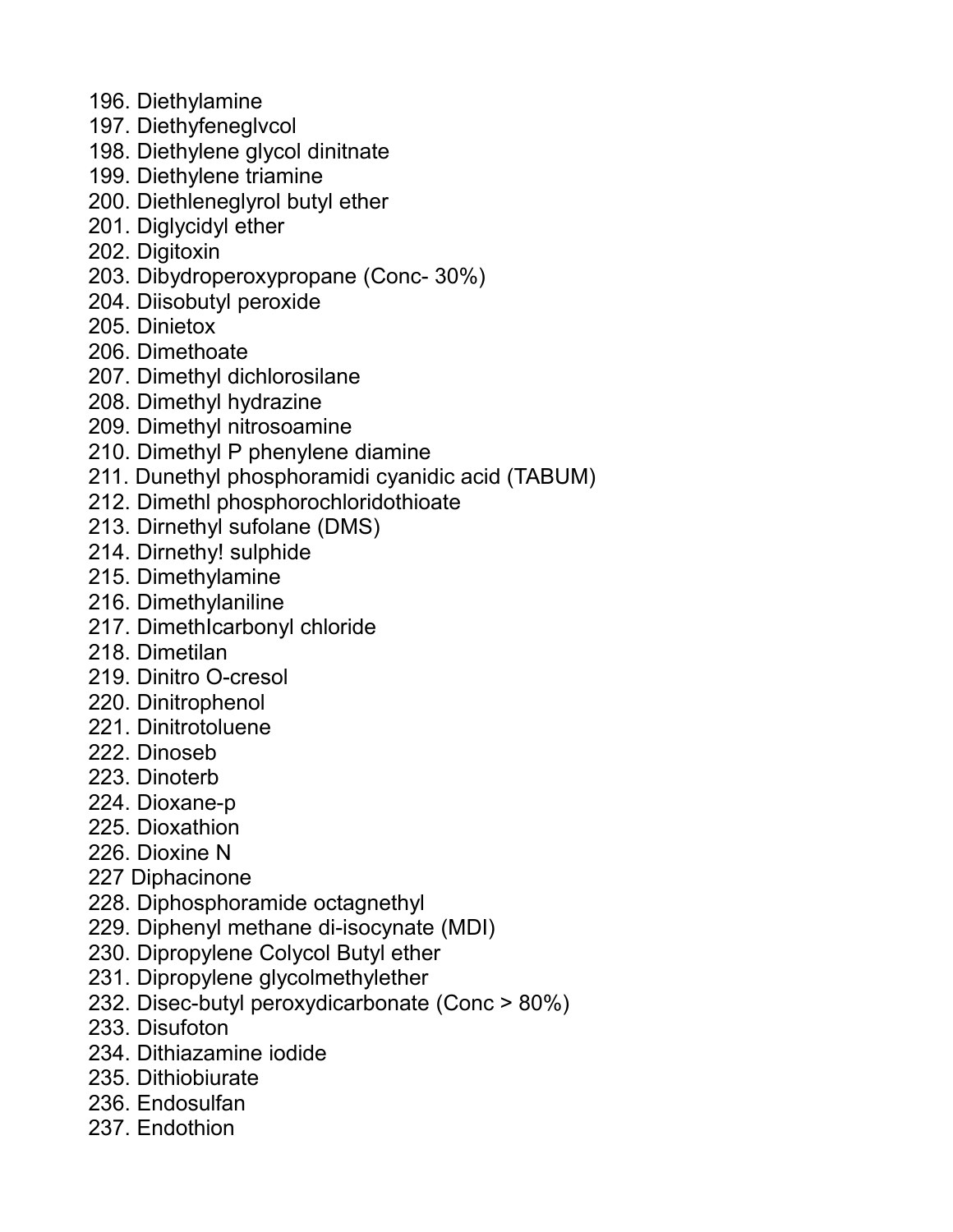238. Endrin

239. Epichlorohydrine

240. LPN

- 241 Ergocalciferol
- 242. Ergotamine tartarate
- 243. Ethanesulfenyl chloride, 2 Oloro
- 244. Ethanol 1-2 dichloracolte
- 245. Ethion
- 246. Ethoprophos
- 247. Ethyl acetate
- 248. Ethyl alcohol
- 249. Ethyl benzene
- 250. Ethyl bis amine
- 251. Ethyl-bromide
- 252. Ethyl carbamate
- 253. Ethyl ether
- 254. Ethyl hexanol-2
- 255. Ethyl mercaptan
- 257. Ethyl methacrylate
- 258. Ethyl nitrate
- 259. Ethyl thiocyanate
- 260. Ethylamine
- 261. Ethylene
- 262. Ethylene chlorohydrine
- 263. Ethylene dibromide
- 264. Ethylene diamine
- 265. Ethylene diamine hydrochloride
- 266. Ethylene flourohydrine
- 267. Ethylene glycol
- 268. Ethylene glycol dinitrate
- 269. Ethylene oxide
- 270. Ethylenimine
- 271. Ethylene di chloride
- 272. Femamiphos
- 273. Fernitrothion
- 274. Fensulphothion
- 275. Pluemetil
- 276. Fluorine
- 277. Fluoro 2-hydroxy butyric acid amid salt ester
- 278. Fluoroacetamide
- 279. Fluoroacetic acid amide salts and esters
- 280. Fluoroacetylchloride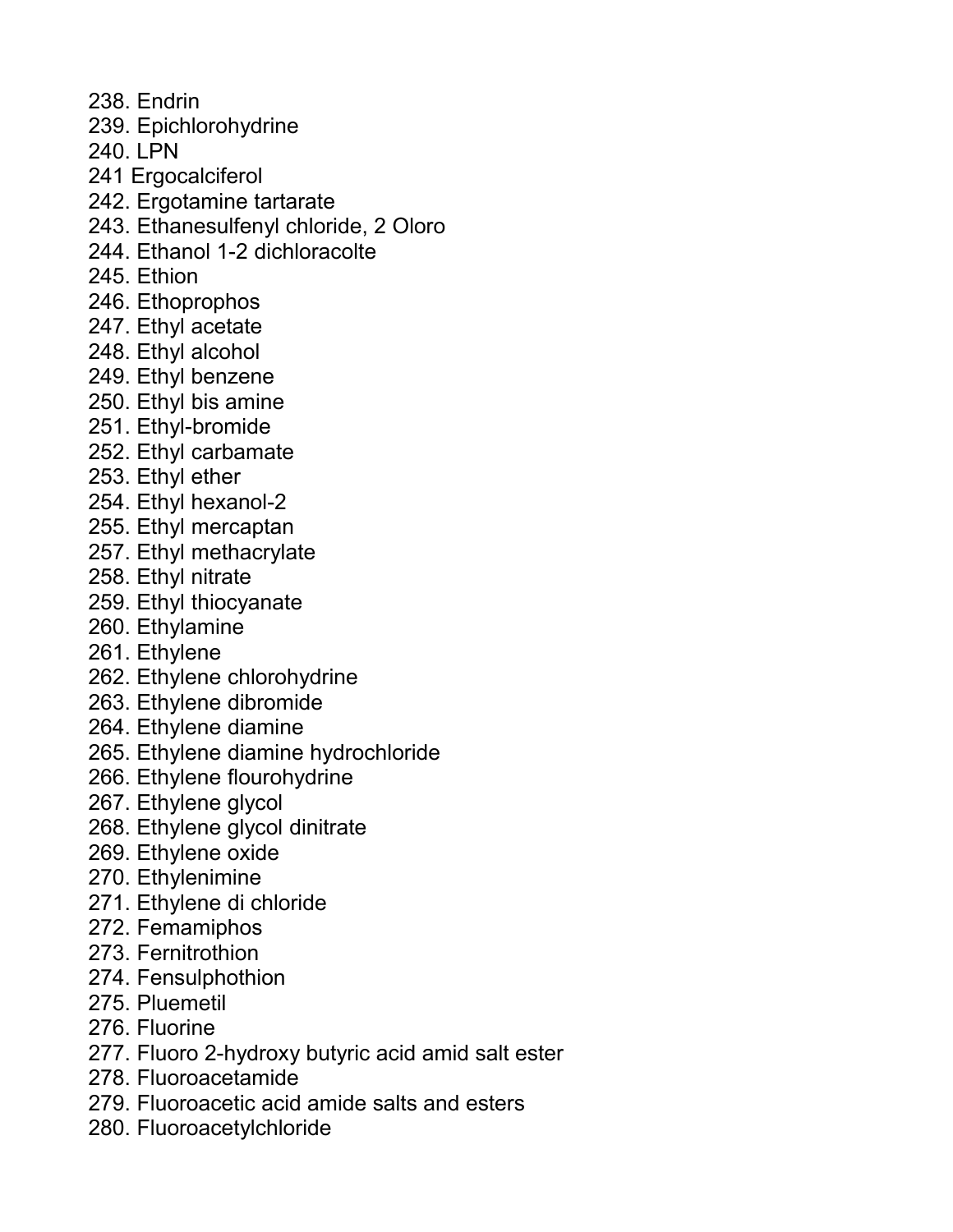- 281 Fluorobutyric acid amide salt esters
- 292. Fluorocrotonic acid amides salts esters
- 293. Fluorouracil
- 294. Fonofos
- 295. Formaldehyde
- 286. Formetanate hydrochloride
- 287. Formic acid
- 289. Formoparanate
- 289. Formothion
- 290. Fosthlotan
- 291. Fuberidazole
- 292. Furan
- 293. GAlium Trichloride
- 294. Glyconitrile (Hydroxyacetonitrile)
- 295. Guanyt-4-nitrosaminoguynyl- 1-tetrazene
- 296. Heptachlor
- 298. Hexachlorobenzene
- 299. Hexachlorocyclohexan (Lindane)
- 300. Hexachlorocyclopentadiene
- 301. Hexachlorodibenzo-p-dioxin
- 302. Hexachloronapthalene
- 303. Hexafluoropropanone sesquihydrate
- 304. Hexamethyl phosphoroamide
- 305. Hexamethylene diamine N N dibutyl
- 306. Hexane
- 307. Hexanitrostilbene 2 2 4 4 6 6
- 308. Hexene
- 309. Hydrogen selenide
- 310. Hydrogen sulphide
- 311. Hydrazipe
- 312. Hydrazine nitrate
- 313. Hydrochloric acid (Gas)
- 314. Hydrogen
- 315. Hydrogen bromide
- 316. Hydrogen cyanide
- 317. Hydrogen fluoride
- 318. Hydrogen peroxide
- 319. Hydroquinone
- 320. Indene
- 321. Indium powder
- 322. Indomethacin
- 323. Iodine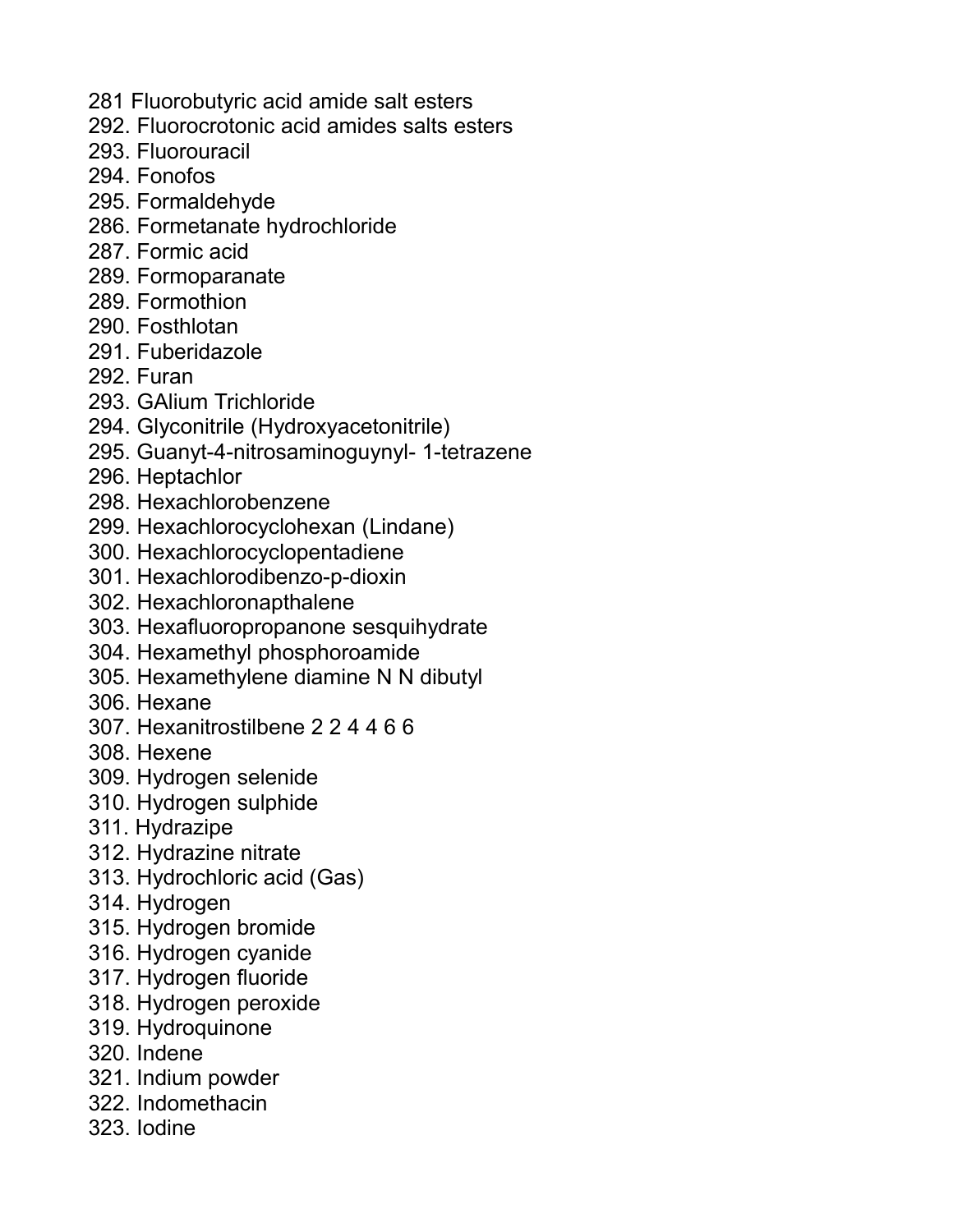- 324. Iridium tetrachloride
- 325. Ironpentacarbonyl
- 326, Iso benzan
- 327. Isoamyl alcohol
- 328. Isobutyl alcohol
- 329. Isobutyro nitrile
- 330. Isocyanic acid 3 4-dichlorophenyl ester
- 331. Isodrin
- 331. Isofluorophosphate
- 333. Isophorone diisocyanate
- 334. Isopropyl alcohol
- 335. Isopropyl chlorocarbonate
- 336. Isopropyl formate
- 337. Isopropyl methyl pyrazolyl dimethyl carbamate
- 338. Juglone (5-Hydroxy Napthalene- 1, 4 dione)
- 339. Ketene
- 340. Lactonitrile
- 341. Lead arsenite
- 342. Lead at high temp (molten)
- 343. Lead azide
- 344. Lead styphanat
- e 345. Leptophos
- 346. Lenisite
- 347. Liquified petroleum gas
- 348. Lithium hydride
- 349. N-Dinitrobenzene
- 350. Magnesium powder or ribbon
- 351. Malathion
- 352, Maleic anhydride
- 353. Malononitrile
- 354. Manganese Tricarbonyl cyclopentadiene
- 355. Mechlor ethamine
- 356. Mephospholan
- 357. Mercuric chloride
- 358. Mercuric oxide
- 359. Mercury acetate
- 360. Mercury fulminate
- 361. Mercury methyl chloride
- 362. Mesitylene
- 363. Methaacrolein diacetate
- 364. Methacrylic anhydride
- 365. Methacrylonitrile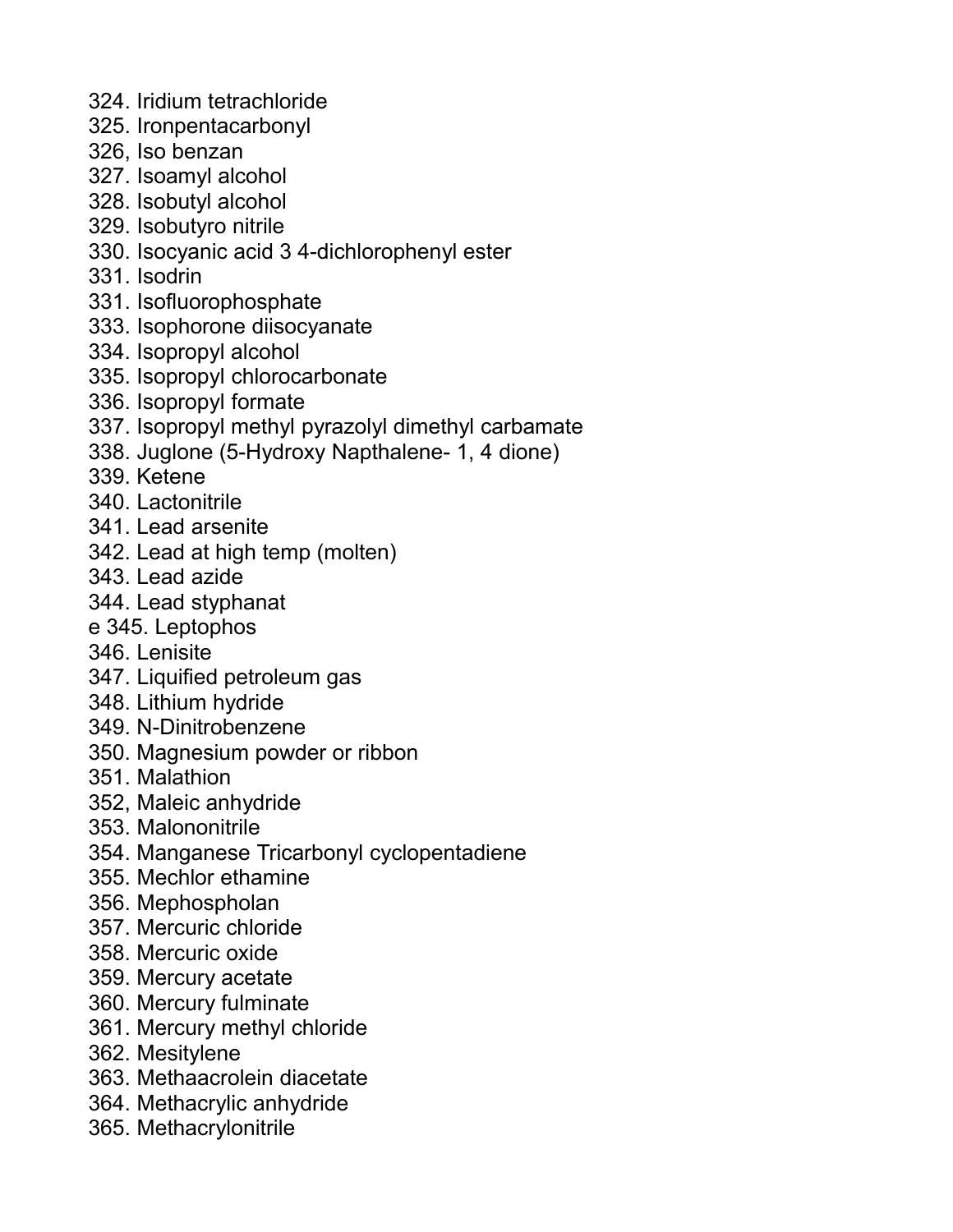- 366. Methacryloyl oxyethyl isocyanate
- 367. Methanidophos
- 368. Methane
- 369. Methanesulphonyl fluoride
- 370. Methidathion
- 371. Methiocarb
- 372. Methonyl
- 373. Methoxy ethanol (2-methyl cellosolve)
- 374. Methoxyethyl mercuric acetate
- 375. Methyacrylol chloride
- 376. Methyl 2-chloroacrylate
- 377. Methyl alcohol
- 378. Methyl amine
- 379. Methyl bromide (Bromomethane)
- 380. Methyl chloride
- 381. Methyl chloroform
- 382. Methyl chloroformate
- 383. Methyl cyclohexene
- 384. Methyl disulphide
- 385. Methyl ethyl ketone peroxide (Conc. 60%)
- 386. Methyl formate
- 387. Methyl hydrazine
- 388. Methyl isobutyl ketone
- 389. Methyl isocyanate
- 390. Methyl isothiocyanate
- 391. Methyl mercuric dicyanamide
- 392. Methyl Mercaptan
- 393. Methyl Methacrylate
- 394. Methyl phencapton
- 395. Methyl phosphonic dichloride
- 396. Methyl thiocyanate
- 397. Methyl trichlorosilane
- 398. Methyl vinyl ketone
- 399. Methylene bis (2-chloroaniline)
- 400. Methylene chloride
- 401. Methylenebis-4, 4(2-chloroaniline)
- 402. Metolcarb
- 403. Mevinphos
- 404. Mezacarbate
- 405. Mitomycin C
- 406. Molybdenum powder
- 407. Monocrotophos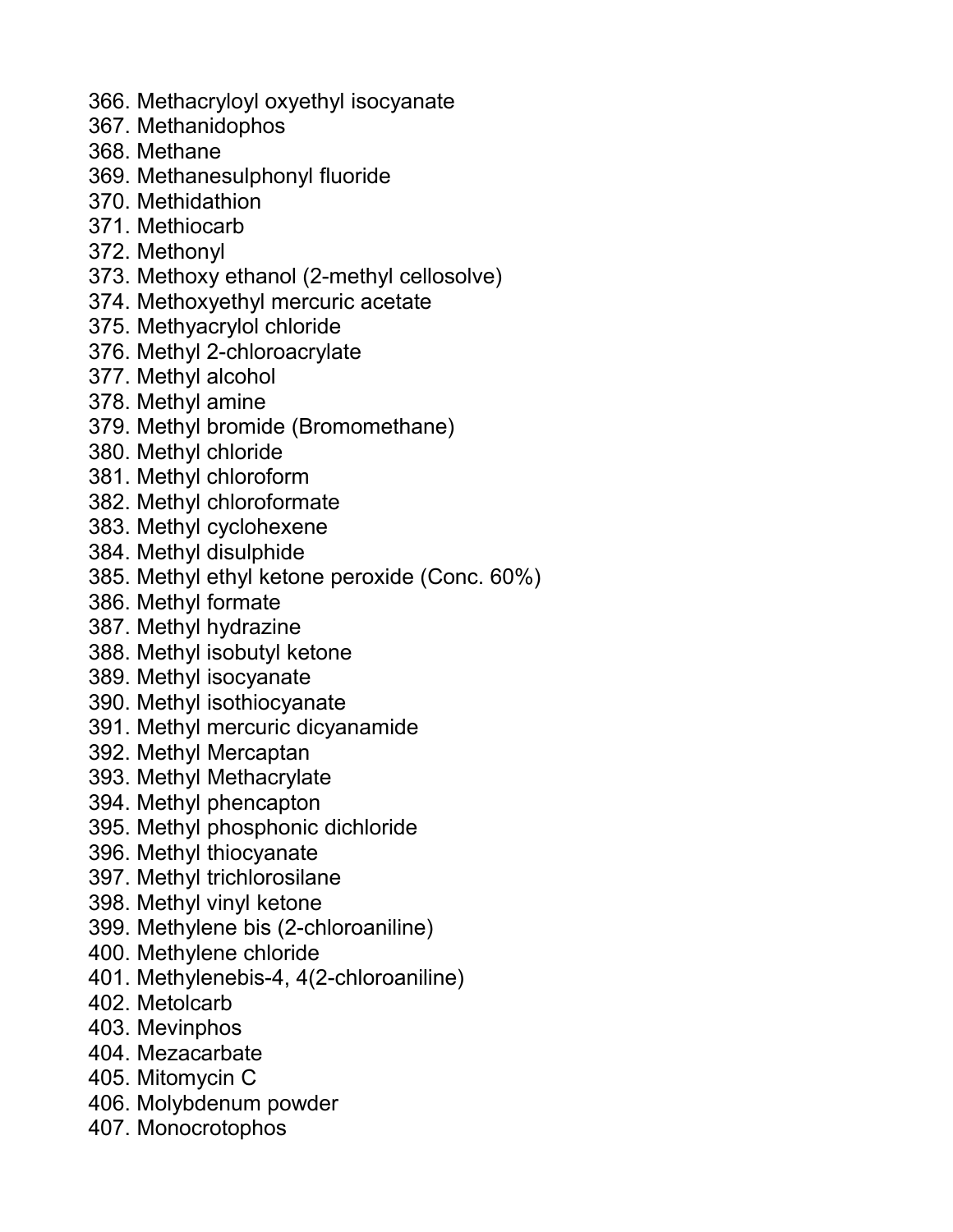- 408. Morpholine
- 409. Muscinol
- 410. Mustard gas
- 411. N-Butyl acetate
- 412. N-Butyl alcohol
- 413. N-Hexane
- 414. N-Methyl-N, 2, 4, 6-Tetranitroaniline
- 415. Naphtha
- 416. Naphtha solvent
- 417. Naphthalene
- 418. Naphthyl amine
- 419. Nickel carbonyl/nickel tetracarbonyl
- 420. Nickel powder
- 421. Nicotine
- 422. Nicotine sulphate
- 423. Nitric acid
- 424. Nitric oxide
- 425. Nitrobenzene
- 426. Nitrocellulose (dry)
- 427. Nitrochlorobenzene
- 428. Nitrocycfohexane
- 429. N itrogen
- 430. Nitrogen dioxide
- 431. Nitrogen oxide
- 432. Nitrogen trifluouide
- 433. Nitroglycerine
- 434. Nitropropane-1
- 435. Nitropropane-2
- 436. Nitroso dimethyl amine
- 437. Nonane
- 438. Norbormide
- 439. O-Cresol
- 440. O-Nitro Toluene
- 441. O-Toludine
- 442. O-Xylene
- 443. O/P Nitroaniline
- 444. Oleurn
- 445. OO Diethyl s ethyl suph. methyl ph
- 446. OO Diethyl s propythio methyl phosdithioate
- 447. OO Diethyl s thylsulphinylmethylphosphorothioate
- 448. OO Diethyl s ethylsulphonvimethylphosphorothioate
- 449. OO Diethyl s ethylthiomethylphosphorothioate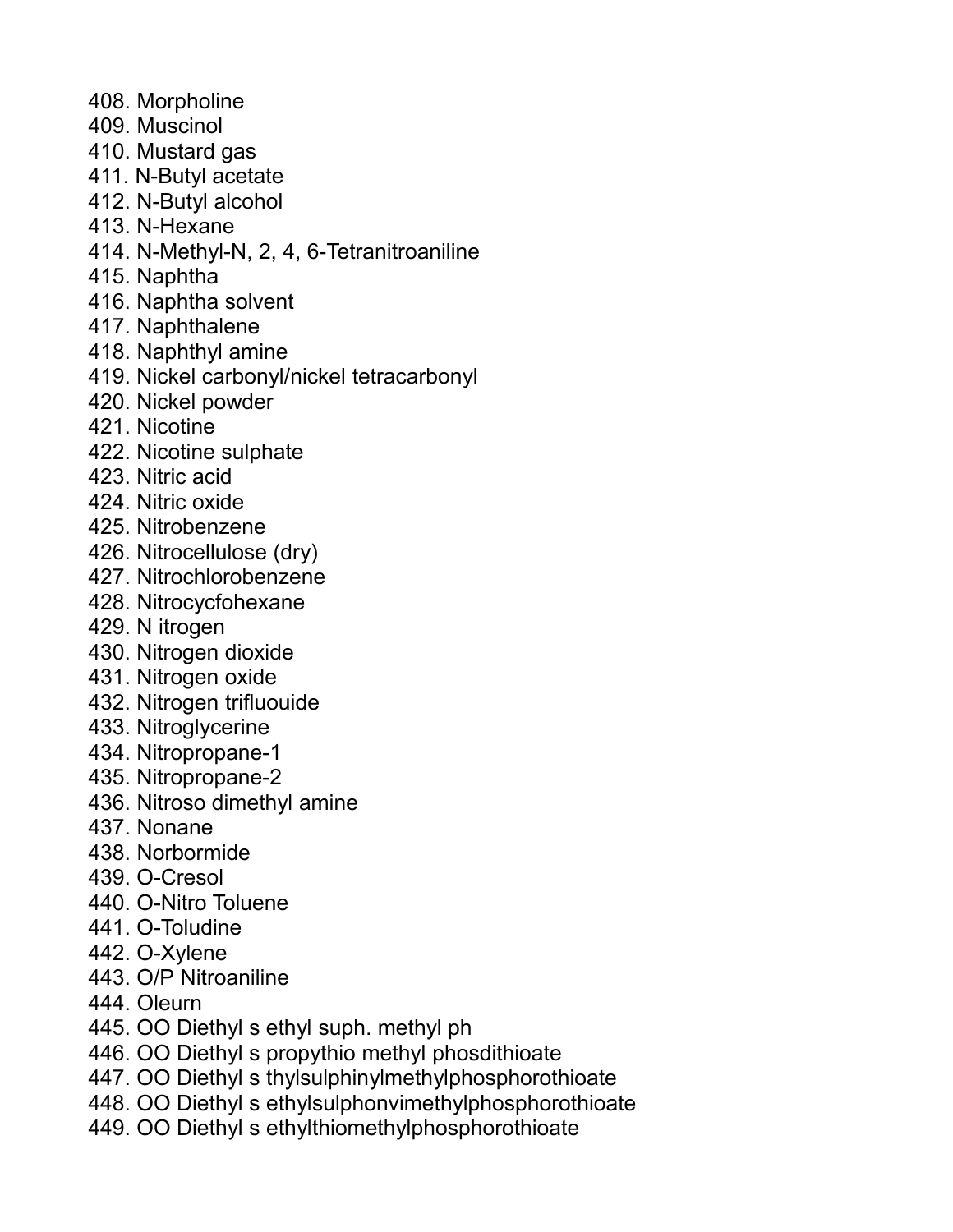- 450. Organo rhodium complex
- 451. Orotic acid
- 452. Osmium tetroxide
- 453. Oxabain
- 454. Oxamyl
- 455. Oxetane, 3, 3,-bis(chloromethyl)
- 456. Oxidiphenoxarsine
- 457. Oxy disuffoton
- 458. Oxygen (liquid)
- 459 Oxygen difluoride
- 460. Ozone
- 461. P-nitrophenol
- 462. Paraffin
- 463. Paraoxon (Diethyl 4 Nitrophenyphosphate)
- 464. Paraquat
- 465. Paraquat methosulphate
- 466. Parathion
- 467. Parathion methyl
- 468. Paris green
- 469. Penta borane
- 470. Penta chloro ethane
- 471. Penta chlorophenol
- 472. Pentabromophenol
- 473. Pentachloro naphthalene
- 474. Pentadecyl-amine
- 475. Pentaerythaiotol tetranitrate
- 476. Pentane
- 477. Pentanone
- 478. Perchloric acid
- 479. Perchloroethylene
- 480. Peroxyacetic acid
- 481. Phenol
- 482. Phenol, 2, 2-thiobis (4, 6-Dichloro)
- 483. Phenol, 2, 2-thiobis (4 chloro 6 methyl phenol)
- 484. Phenol, 3-(1-methyl ethyl)-methylcarbamato
- 485. Phenyl hydrazine hydrochloride
- 486. Phenyl mercury acetate
- 487. Phenyl silatrane
- 488. Phenyl thiourea
- 489. Phenylene P-diamine
- 490. Phorate
- 491. Phosazetin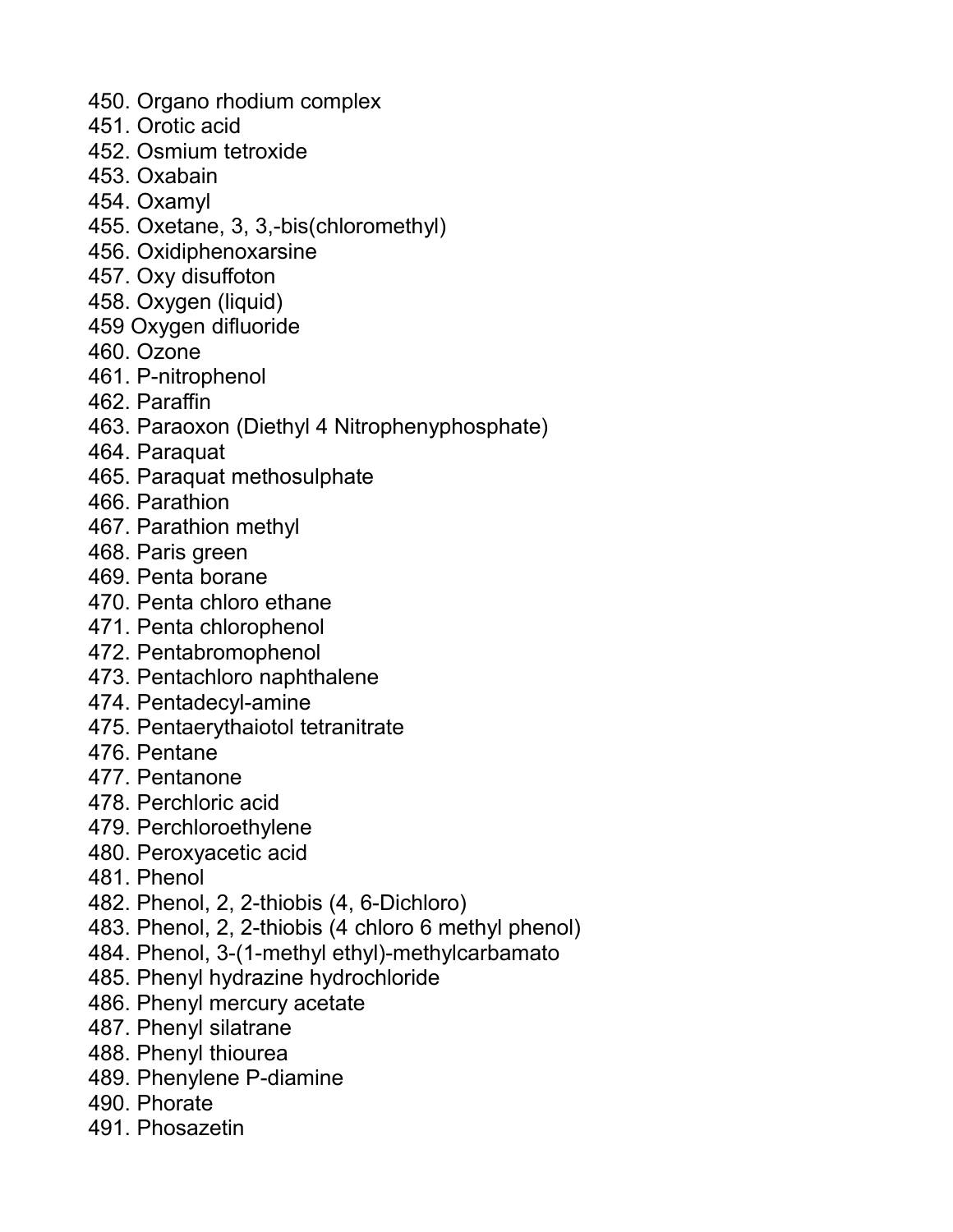- 492. Phosfolan
- 493. Phosgene
- 494. Phosmet
- 495. Phosphamidon
- 496. Phosphine
- 497. Phosphoric acid
- 498. Phosphoric acid dimethyl (4-methl thio) phenyl
- 499. Phosphorothioic acid dimethyl S(2-Bis) Ester
- 500. Phosphorothioic acid methyl (ester)
- 501. Phosphorothioic acid, 00 Dimethyl S-(2-methyl)
- 502. Phosphorothioic, methyl-ethyl ester
- 503. Phosphorous
- 504. Phosphorous oxychloride
- 505. Phosphorous pentaoxide
- 506. Phosphorous trichloride
- 507. Phosphorous penta chloride
- 508. Phthalic anhydride
- 509. Phylioquinone
- 510. Physostignine
- 511. Physostignine salicylate (1:1)
- 512. Picric acid (2,4,6-trinitrophenol)
- 513. Picrotoxin
- 514. Piperdine
- 515. Piprotal
- 516. Pirinifos-ethyl
- 517. Platinous chloride
- 518. Platitnim tetrachloride
- 519. Pottasium arserute
- 520. Potassium chlorate
- 521. Potassium cyanide
- 522. Potassium hydroxide
- 523. Potassium nitride
- 524. Potassium nitrite
- 525. Potassium peroxide
- 526. Potassium silver cyanide
- 527. Powdered metals and mixtures
- 528. Promecarb
- 529. Promurit
- 530. Propanesultone
- 531. Propargyl alcohol
- 532. Propargyl bromide
- 533. Propen-2-chloro-1,3-diou diacetate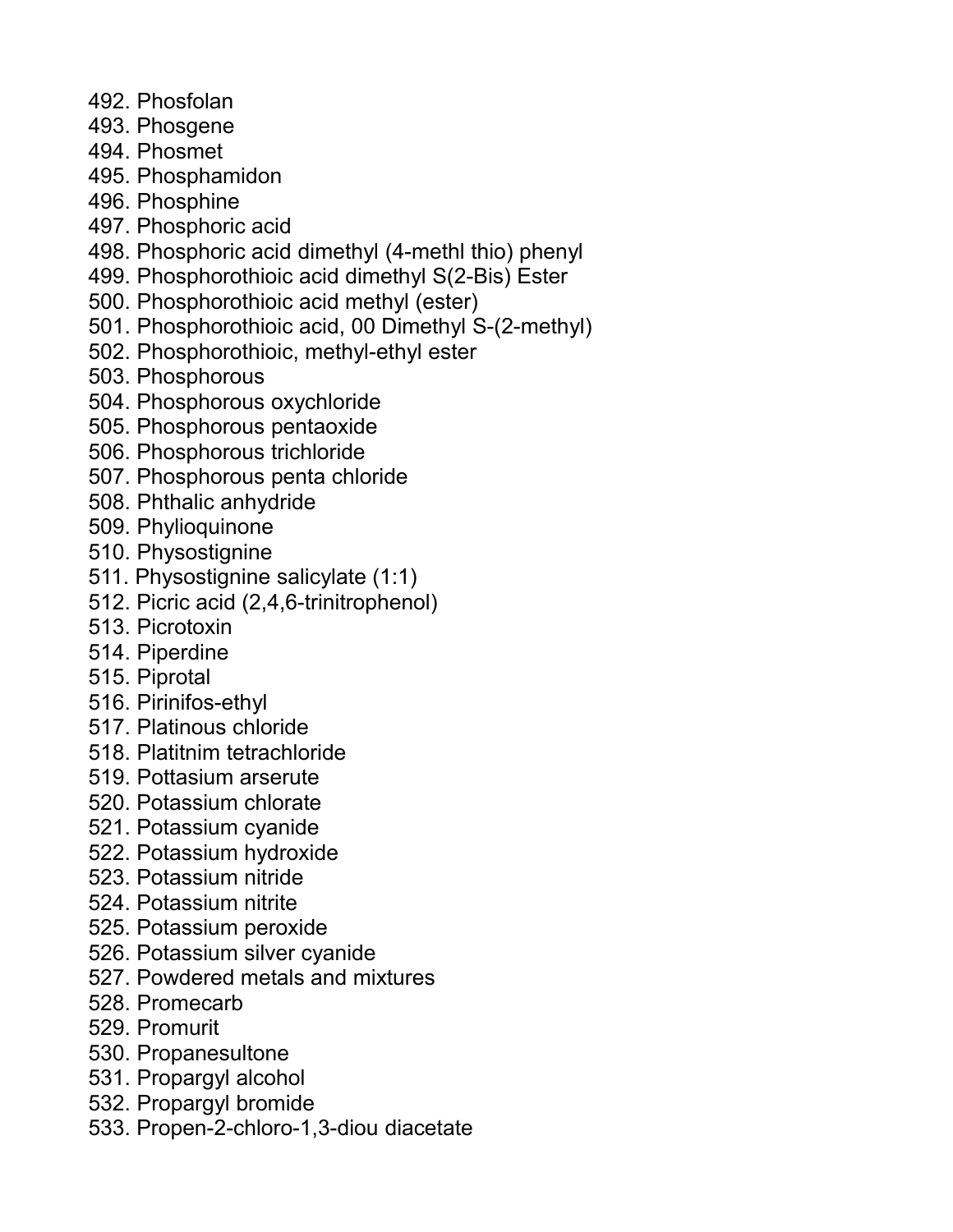- 534. Propiolactone bela
- 535. Propionitrile
- 536. Propionitrile, 3-chloro
- 537. Propiophenone, 4-amino
- 538. Propyl chloroformate
- 539. Propylene dichloride
- 540. Propylene gglycol, allylether
- 541. Propylene imine
- 542. Propylene oxide
- 543. Prothoate
- 544. Pseudosumene
- 545. Pyrazoxon
- 546. Pyrene
- 547. Pyridine
- 548. Pyridine, 2-methyl-3 -vinyl
- 549. Pyridine, 4-nitro-I -oxide
- 550. Pyridine, 4-nitro- I -oxide
- 551. Pyriminil
- 552. Quinaliphos
- 553. Quinone
- 554. Rhodium trichloride
- 555. Salcomine
- 556. Sarin
- 557. Selenious acid
- 558. Selenium Hexafluoride
- 559. Selenium oxychloricle
- 560. Semicarbazide hydrochloride
- 561. Silane (4-amino butyl) diethoxy-meth
- 562. Sodium
- 563. Sodium anthra-quinone-1-sulphonaie
- 564. Sodium arsenate
- 565. Sodium arsenite
- 566. Sodium azide
- 567, Sodium cacodylate
- 568. Sodium chlorate
- 569. Sodium cyanide
- 570. Sodium fluoro-acetate
- 571. Sodium hydroxide
- 572. Sodium pentachloro-phenate
- 573. Sodium picramate
- 574. Sodium selenate
- 575. Sodium selenite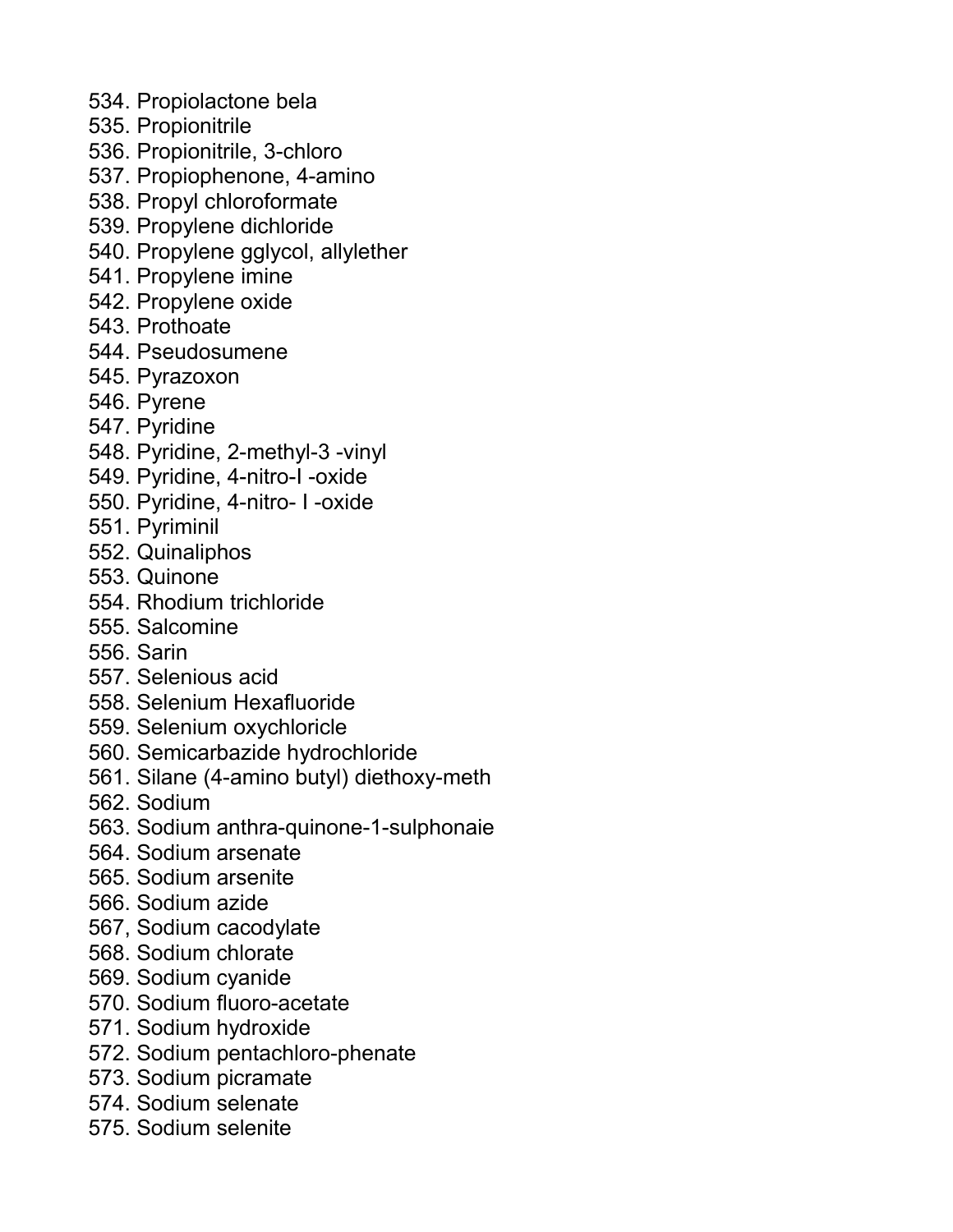- 576. Sodium sulphide
- 577. Sodium tellorite
- 578. Stannane acetoxy triphenyl
- 579. Stibine (Antimony hydride)
- 580. Strychnine
- 581. Strychnine aulphate
- 582. Styphinic acid (2.4.6-trinitroresorcinol)
- 583. Styrene
- 584. Sulphotec
- 585. Sulphoxide 3-chloropropyl octyl
- 586. Sulphur dichloride
- 587. Sulphur dioxide
- 588. Sulphur monochloride
- 589. Sulphur tetrafluoride
- 590. Sulphur trioxide
- 591. Sulphuric acid
- 592. Tellurium (Powder)
- 593. Tellurium hexafluoride
- 594, TEPP (Tetraethyl pyrophosphate)
- 595. Terbufos
- 596. Tert-Butyl alcohol
- 597. Tert-Butyl peroxy carbonate
- 598. Tert-Butyl peroxy isopropyl
- 599. Tert-Butyl peroxyacetate (Conc>=70%)
- 600. Tert-Butyl peroxypivalate(Conc>=77%)
- 601. Tert-Butyperoxyiso-butyrate
- 602. Terta hydrofuran
- 60-3. Tetra methyl lead
- 604. Tetra nitromethane
- 605. Tetra-chlorodibenzo-p-dioxin, 1,2,3,7,8,(TCDD)
- 606. Tetraethyl lead
- 607. Tetrafluoriethyne
- 608. Tetramethylene disulphotetramine
- 609. Thallic oxide
- 610. Thallium carbonate
- 611. Thallium sulphate
- 612. Thallous chloride
- 613. Thallous malonate
- 614. Thallous sulphate
- 615. Thiocarbazide
- 616. Thiocynarnicacid, 2-(Benzothiazolyethio) methyl
- 617. Thiofamox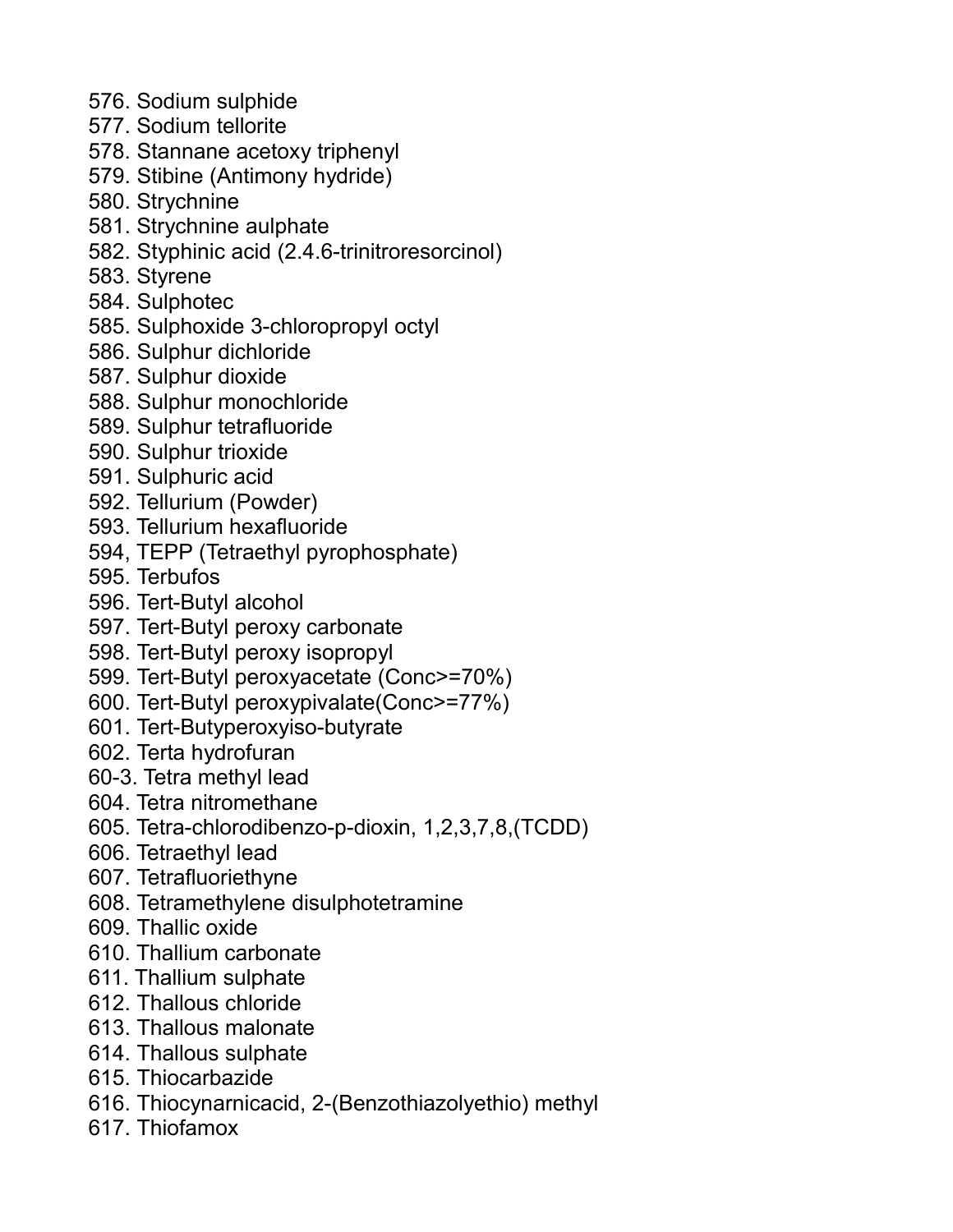- 618. Thiometon.
- 619. Thionazin
- 620. Thionyl chloride
- 621. Thioplienol
- 622. Thiosenlicarbazide
- 623. Thiourea (2-chloro-phenyl)
- 624. Thiourea (2-methyl phenyl)
- 625. Tirpate (2.4-diinetlivi-1,3-di-thiolane)
- 626. Titanium powder
- 627. Titanium tetra-chloride
- 628. Toluene
- 629, Toluene 2.4-di isocyanate
- 630. Toluene 2,6-di isocyanate
- 631. Trans-1,4-di chloro-butene
- 632. Tri nitro anisole
- 633. Tri (Cyclohexyl) methylstannyl 1,2,4 triazole
- 634. Tri (Cyclohexyl) stannyl- I H- 1,2,3-triazole
- 635. Triaminotrinitrobenzene
- 636. Triamphos
- 637. Triazophos
- 638. Tribromophenol 2,4,6
- 639. Trichloro napthalene
- 640. Trichloro chloromethyl silane
- 641. Trichloroacetyl chloride
- 642. Trichlorodichlorophenylsilane
- 643. Trichloroethyl silane
- 644. Tricbloroethylene
- 645. Trichloromethane sulphenyl chloride
- 646. Trichloronate
- 647. Trichlorophenol 2, 3, 6
- 648. Trichlorophenol 2, 4, 5
- 649. Trichlorophenyl silane
- 650. Trichlorophon
- 651. Triethoxy silane
- 652. Triethylamine
- 653. Triethylene melamine
- 654. Trimethyl chlorosilane
- 655. Trimethyl propane phosphite
- 656. Trimethyl tin chloride
- 657. Trinitro aniline
- 658. Trinitro benzene
- 659. Trinitro benzoic acid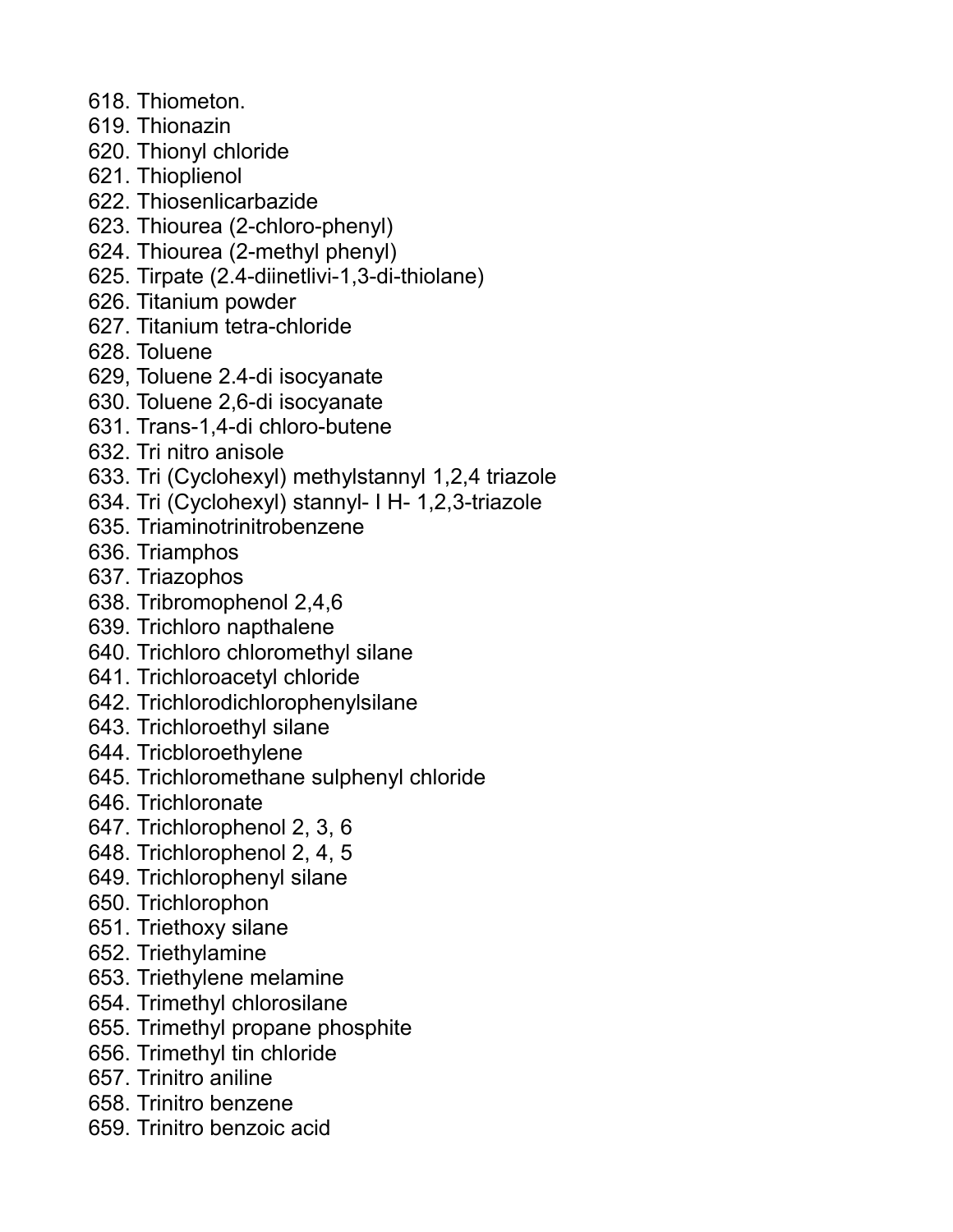- 660. Trinitro phenetole
- 661. Trinitro-m-cresol
- 662. Trinitrotoluene
- 663. Tri orthocresyl phosphate
- 664. Triphenyl tin chloride
- 665. Tris (2-chloroethyl) amine
- 666. Turpentine
- 667. Uranium and its compounds
- 668. Valinomycin
- 669. Vanadium pentaoxide
- 670. Vinyl acetate mononer
- 671. Vinyl bromide
- 672. Vinyl chloride
- 673. Vinyl cyclohexane dioxide
- 674. Vinyl fluoride
- 675. Vinyl norbornene
- 676. Vinyl toluene
- 677. Vinyledene chloride
- 678. Warfarin
- 679. Warfarin sodium
- 780. Xylene dichloride
- 681. Xylidine
- 682. Zinc dichloropentanitrile
- 683. Zinc phosphate
- 684. Zirconium & compounds
- 10. In Schedule 2 of the said rules,-
- i. Under the sub-heading " Threshold quantities

(tonnes)",-

a. for the existing entries, the following shall be substituted, namely:- " For application of rules 4,5,7 to 9 and 13 to 15";

b. for existing entries, the following shall be substituted, namely:- "For application of rules 10 to 12";

(ii). for serial number 7 and the entries relating thereto the following serial number and entries shall be substituted, namely:-

| Extremely flammable liquids as               | 5000 | 50,000" |
|----------------------------------------------|------|---------|
| defined in Schedule 1.<br>paragraph (b) (ii) |      |         |
|                                              |      |         |

i. after serial number 27 and the entries relating in the entries relating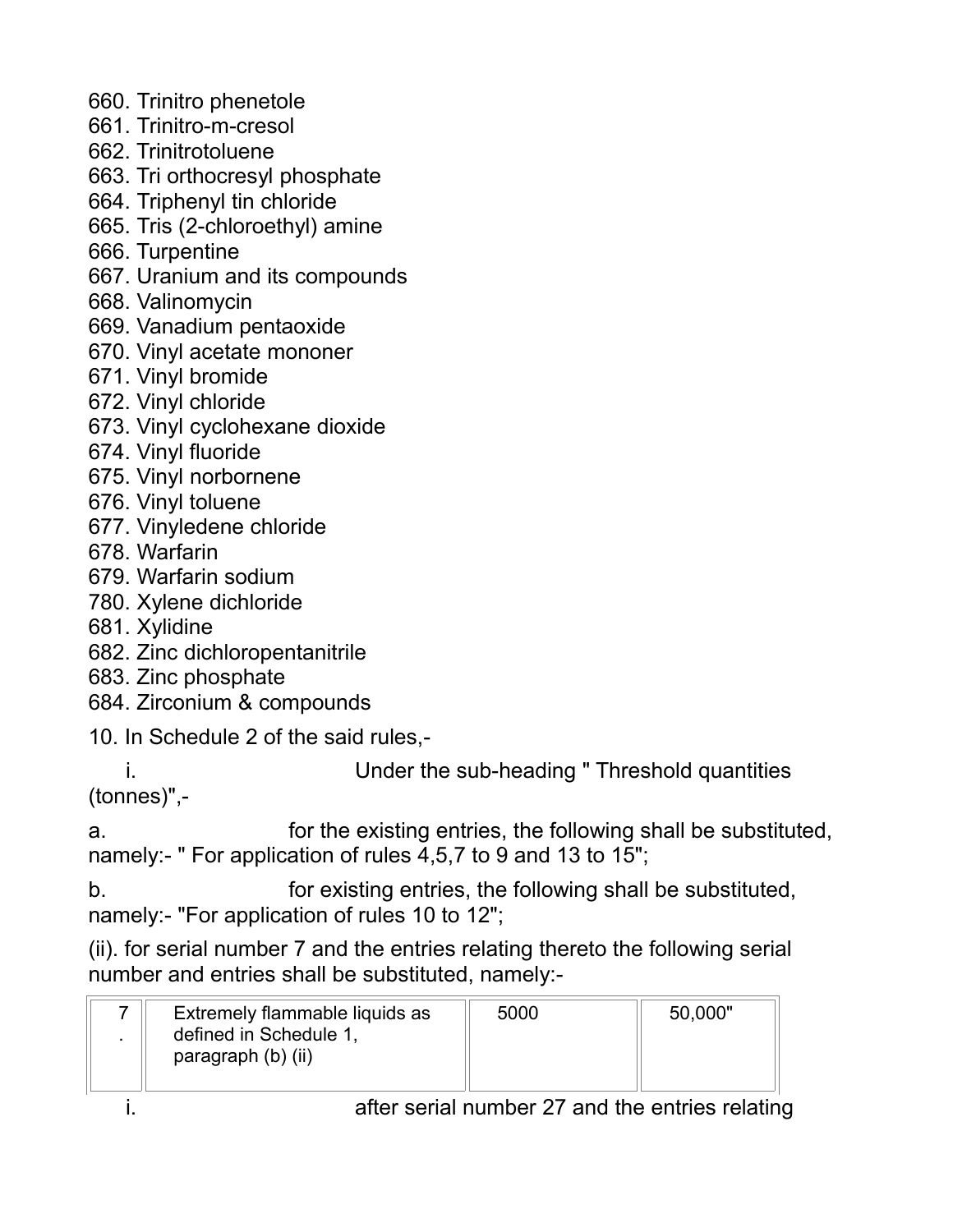thereto, the following serial numbers and entries shall be inserted, namely:-

| $\mathbf{u}$<br>$\overline{2}$<br>8 | Very Highly flammable<br>liquids as defined in<br>Schedule 1, paragraph (b)<br>(iii) | 7,000  | 7,000    |
|-------------------------------------|--------------------------------------------------------------------------------------|--------|----------|
| $\overline{2}$<br>9                 | Highly Flammable liquids as<br>defined in Schedule 1,<br>paragraph (b)(iv)           | 10.000 | 10,000   |
| 3<br>0                              | Flammable liquids as<br>defined in Schedule-1,<br>$paragraph(b)(v)$ "                | 15,000 | 1,00,000 |

10. In schedule 3 of the said rules,-

i. in PART-1, in Group-4 relating to Explosive substances against serial numbers 150,160, 163, 164, and 165, in column 3 , for the existing entries, the figures and letter "100 kg" shall respectively be substituted.

ii. for Part-II and the entries relating thereto the following shall be substituted, namely:-

# **" PART -II**

Classes of substances as defined in PART-I, Schedule-1 and not specifically named in PART-I of this Schedule.

| 1                              | $\overline{2}$                                                  | 3     | 4      |
|--------------------------------|-----------------------------------------------------------------|-------|--------|
| Group 5 - Flammable substances |                                                                 |       |        |
| 1.                             | <b>Flammable Gases</b>                                          | 15T   | 200T   |
| 2.                             | Extremely flammable liquids                                     | 1000T | 5000T  |
| 3.                             | Very Highly flammable liquids                                   | 1500T | 10000T |
| 4.                             | Highly Flammable liquids which<br>remains liquid under pressure | 25T   | 200T   |
| 5.                             | <b>Highly Flammable liquids</b>                                 | 2500T | 20000T |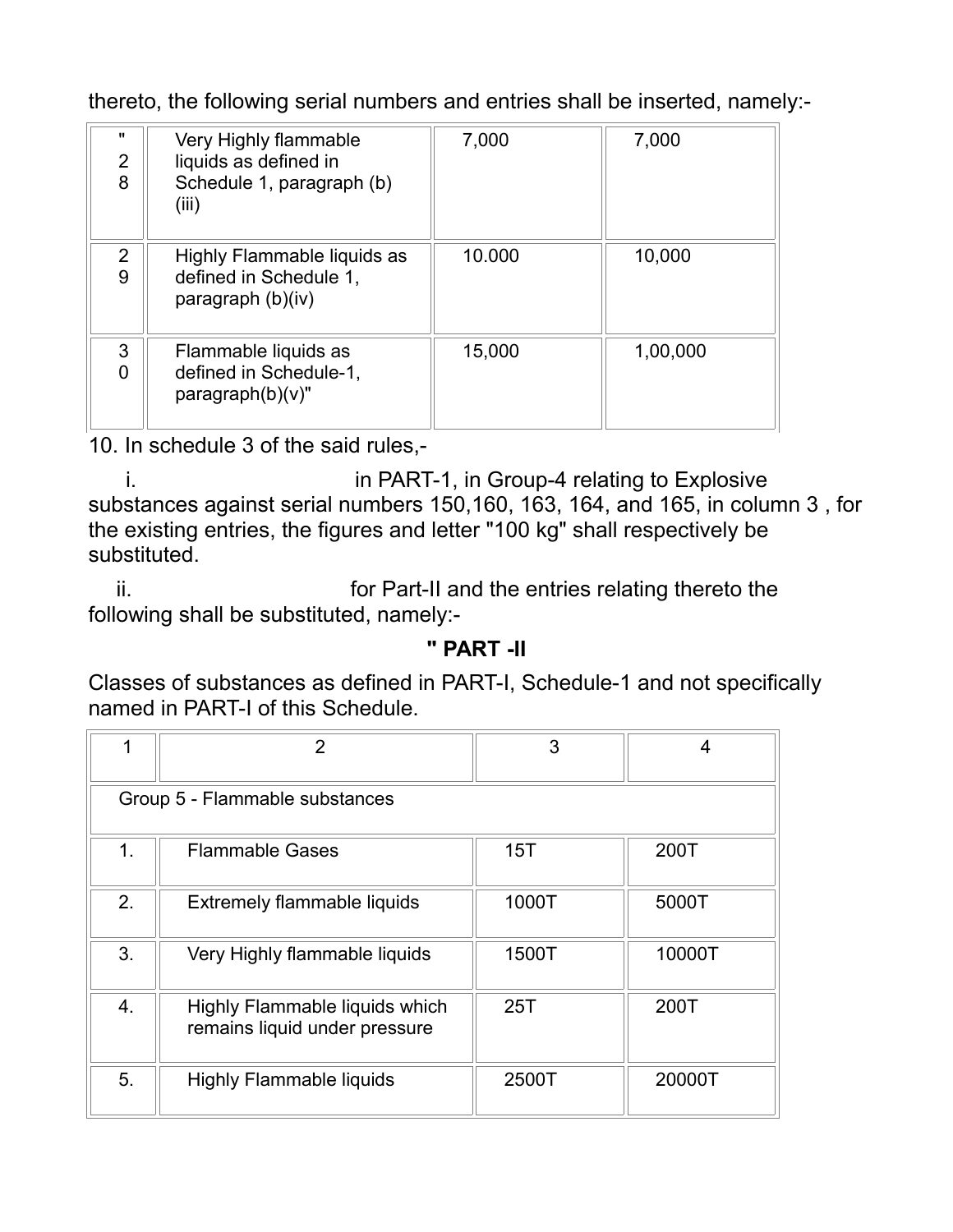| ν. | Flammable liquids | -50001 | ⌒ㅜ〃<br>50000 |
|----|-------------------|--------|--------------|
|    |                   |        |              |

10. In Schedule 4 of the said rules, in serial number 4 after the words "production, processing" the word "use" shall be inserted.

11. In Schedule 5 of the said rules, -

i. against serial number 3, in column 2, for the words "State Pollution Control Board" the words "State Pollution Control Board or Committee" shall be substituted;

ii. **against serial number 5**, in column 3, for the words "inside a port", the words "inside a port {covered under the Dock Workers (Safety, Health and Welfare ) Act, 1986}" shall be substituted;

iii. **against serial number 6, in column 3, the words "and** pipelines including inter-state pipelines" shall be omitted.

iv. against serial number 7, in column 3, for the existing entries, the following entries shall be substituted, namely:-

"Enforcement of directions and procedures regarding: -

a. Notification of major accidents as per rule 5(1) and 5(2)

**(b)** Approval and Notification of Sites as per rule 7;

**(c)** Safety report and safety audit reports as per rule 10 to12;

a. acceptance of On-Site Emergency plans as per rule 13;

**(e)** assisting the District Collector in the preparation of Off-Site emergency plans as per serial number 9 of this Schedule;

i. against serial number 8, in column 3, after the brackets, letter and words, "(b) The Calcium Carbide Rules, 1987," the following shall be inserted, namely:-

"and in respect of Industrial installation and isolated storages dealing with hazardous chemicals and pipelines including inter-state pipelines regarding:-

- a. Notification of major accidents as per rule 5;
- b. Approval and notification of Sites as per rule 7;
- c. Safety report and safety audit reports as per rules 10 to 12;

**(d)** acceptance of On-Site Emergency plans as per rule 13;

a. assisting the District Collector in the preparation of Off-Site